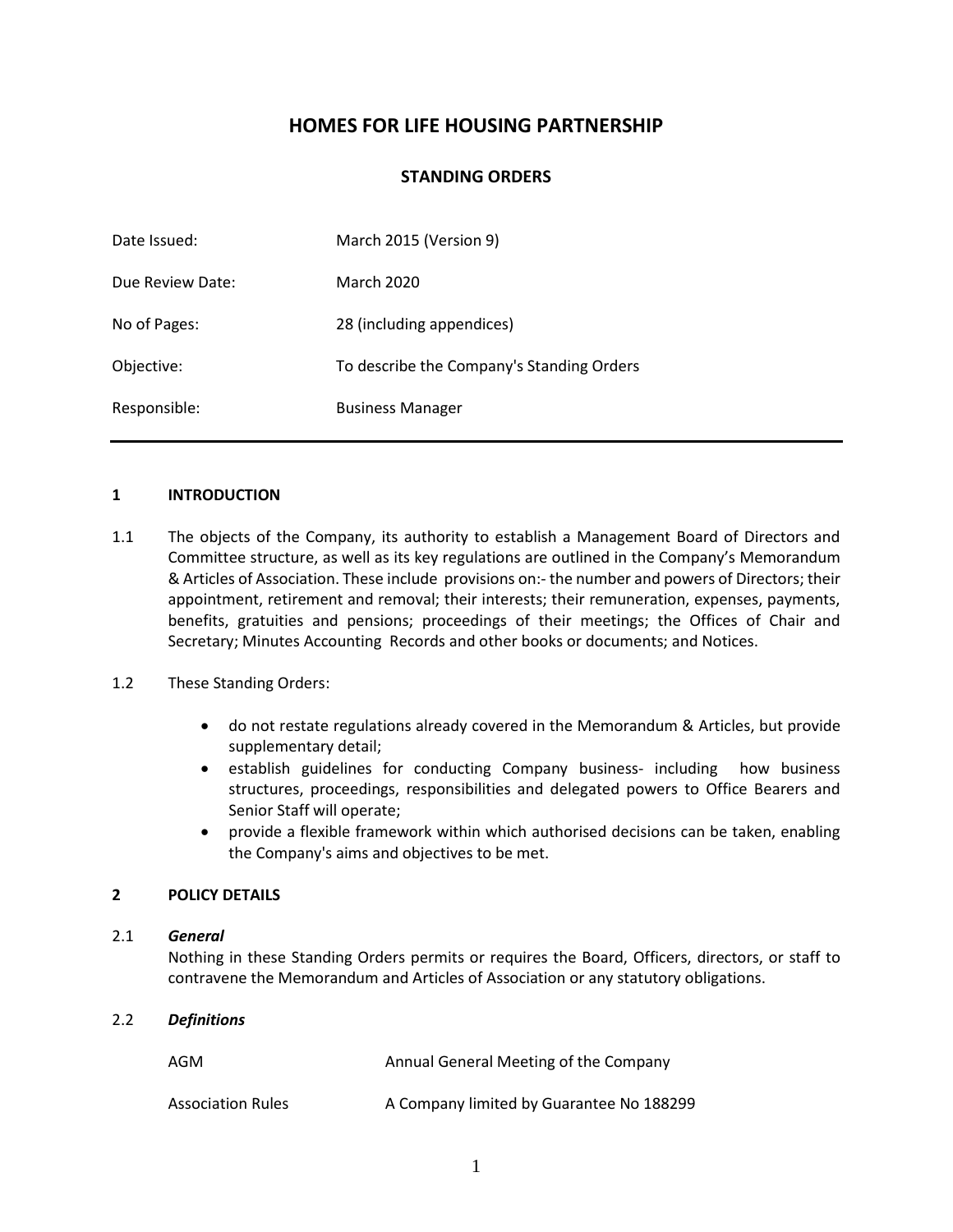| <b>Board</b>     | The Board of Directors of Homes For Life Housing Partnership.                                                                                                                    |
|------------------|----------------------------------------------------------------------------------------------------------------------------------------------------------------------------------|
| Chairperson      | The member of the Board elected to lead the Board in accordance<br>with the Company's Memorandum and Articles of Association.                                                    |
| Company          | Homes for Life Housing Partnership.                                                                                                                                              |
| Delegated        | Remitted with power to exercise a specified function on behalf of<br>the Board.                                                                                                  |
| <b>Meetings</b>  | All meetings of the Board including any Committees.                                                                                                                              |
| Referred         | Remitted for consideration and report but without the power to<br>exercise any functions on behalf of the Board or Committee.                                                    |
| <b>SFHA</b>      | Scottish Federation of Housing Associations, which represents and<br>campaigns on issues of common interest for Registered Social<br>Landlords in Scotland.                      |
| <b>SHR</b>       | The Scottish Housing Regulator, the statutory body regulating<br>Registered Social Landlords in Scotland.                                                                        |
| <b>Staff</b>     | Those persons directly appointed by Homes for Life Housing<br>Partnership or who are contracted from others to provide Agency<br>Services to Homes for Life Housing Partnership. |
| Vice-chairperson | The member of the Board elected to lead the Board if the<br>Chairperson is not available to do so.                                                                               |

### **3.0 BOARD STRUCTURE AND REMITS**

- 3.1 The current business structure consists of:
	- the Board of Directors, and
	- an Audit & Risk Committee.

The Company also has an inter staff and employer management Committee to ensure Health & Safety compliance.

- 3.2 The Board retains the right to establish:
	- any other Committees necessary to enable it to effectively carry out its business, including any Appeals, Grievance or Disciplinary Committees;
	- adhoc, working or other special purpose groups of limited time duration to carry out specific tasks at the request of the Board.
- 3.3 The Standing Orders govern how each of these groups will operate. The remits for the Board and Audit & Risk Committee are detailed in Appendices 1and 2. The Roles of the Chair and Vice Chair are outlined in Appendix 3, the Role of Directors at Appendix 4, and the scheme of delegation to Office Bearers and staff is detailed in Appendix 5. The remit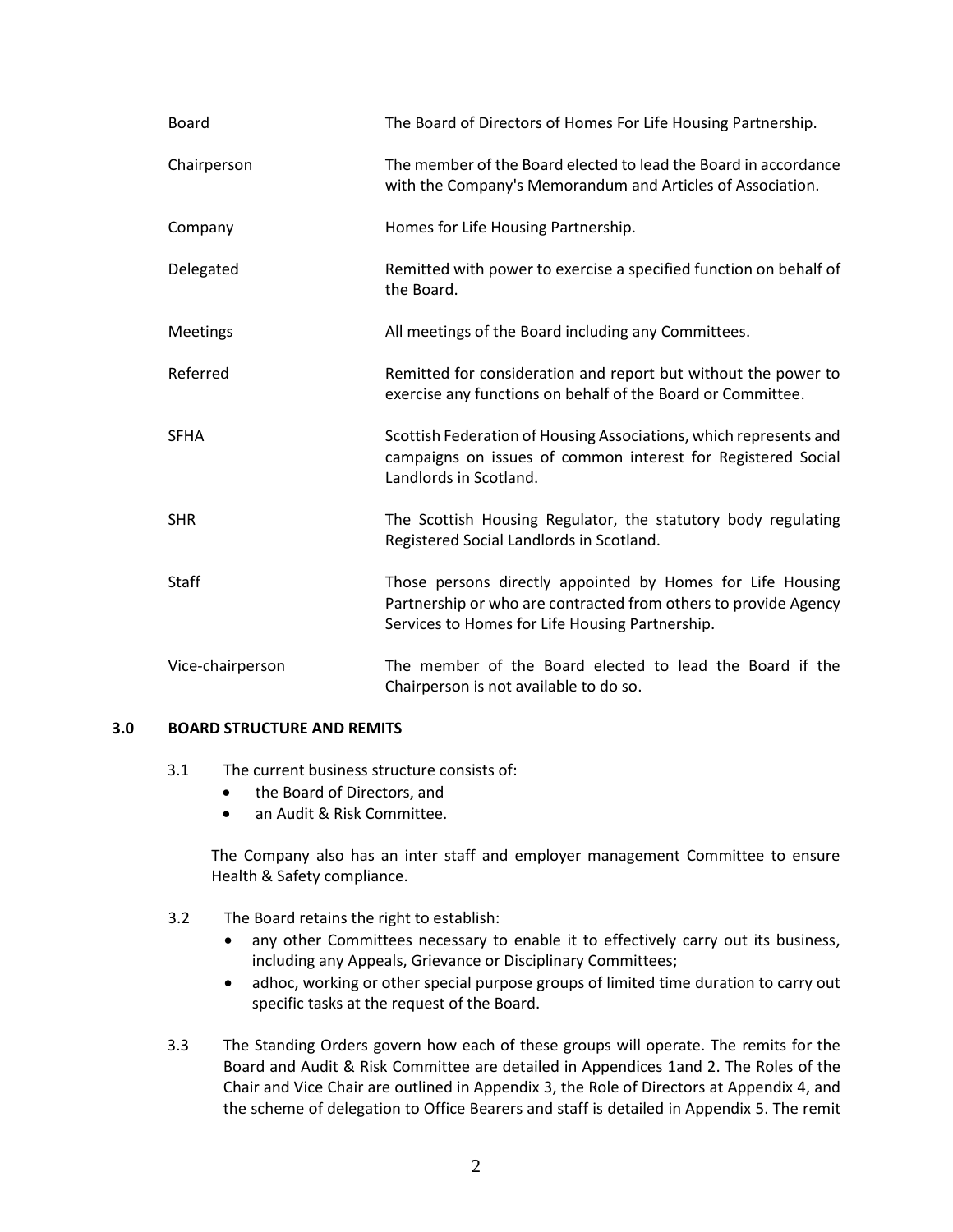of the Health & Safety Committee and any Appeals, Grievance or Disciplinary Committees are outlined in the relevant Policies.

### **4.0 DIRECTORS, BOARD MEMBERSHIP, MEETINGS AND QUORUMS**

## **Directors**

All directors have the same rights and obligations whether- elected or appointed; members or specialist co-options; tenants or not- except that:

- Co-opted Directors:
	- $\circ$  cannot vote in matters relating to membership or Office Bearers- as they are not members;
	- o cannot be elected as either Chair or Vice Chair- as election to these Offices are for a minimum of two years, whereas appointments of Co-opted Directors do not exceed the next Annual General Meeting.
- The director elected as Chairperson of the Board cannot also be elected as Chairperson of the Audit & Risk Committee.

## **Board Membership**

- 4.1 The Board will act swiftly to ensure any vacancies are filled as soon as possible. In doing so it will:
	- seek to maintain an appropriate mix of skills and experience;
	- ensure its composition adequately reflects the diversity of its customers and the communities in which it operates;
	- ensure Co-opted Directors do not comprise more than one third of the Board;
	- maintain a majority of Tenant Directors.

The Board will arrange annual reviews to assess the continued contribution and effectiveness of all Directors; as well as the continued objectivity and challenge of any Directors seeking to continue in office beyond 9 years. Appropriate Training will be arranged for all directors to ensure they can develop necessary skills.

#### **Committee Membership**

- 4.2 The Board retains the right to review and amend its Committee structure as necessary and to refer work to Committees - whether standing or adhoc/ working/ special purpose Committees.
- 4.3 All Committees will have a minimum of 3 and a maximum of 8 directors, (except for the Health & Safety Committee which will have not less than 2 directors and 2 staff).
- 4.4 The Board will appoint directors to particular Committees, and will review these appointments annually or as circumstances require. In doing so, the Board will seek to ensure an appropriate mix of skills, experience and diversity within each Committee. Preferences will be taken into account, and no director will be compelled to join any Committee. Where necessary elections will take place to agree membership of each Committee.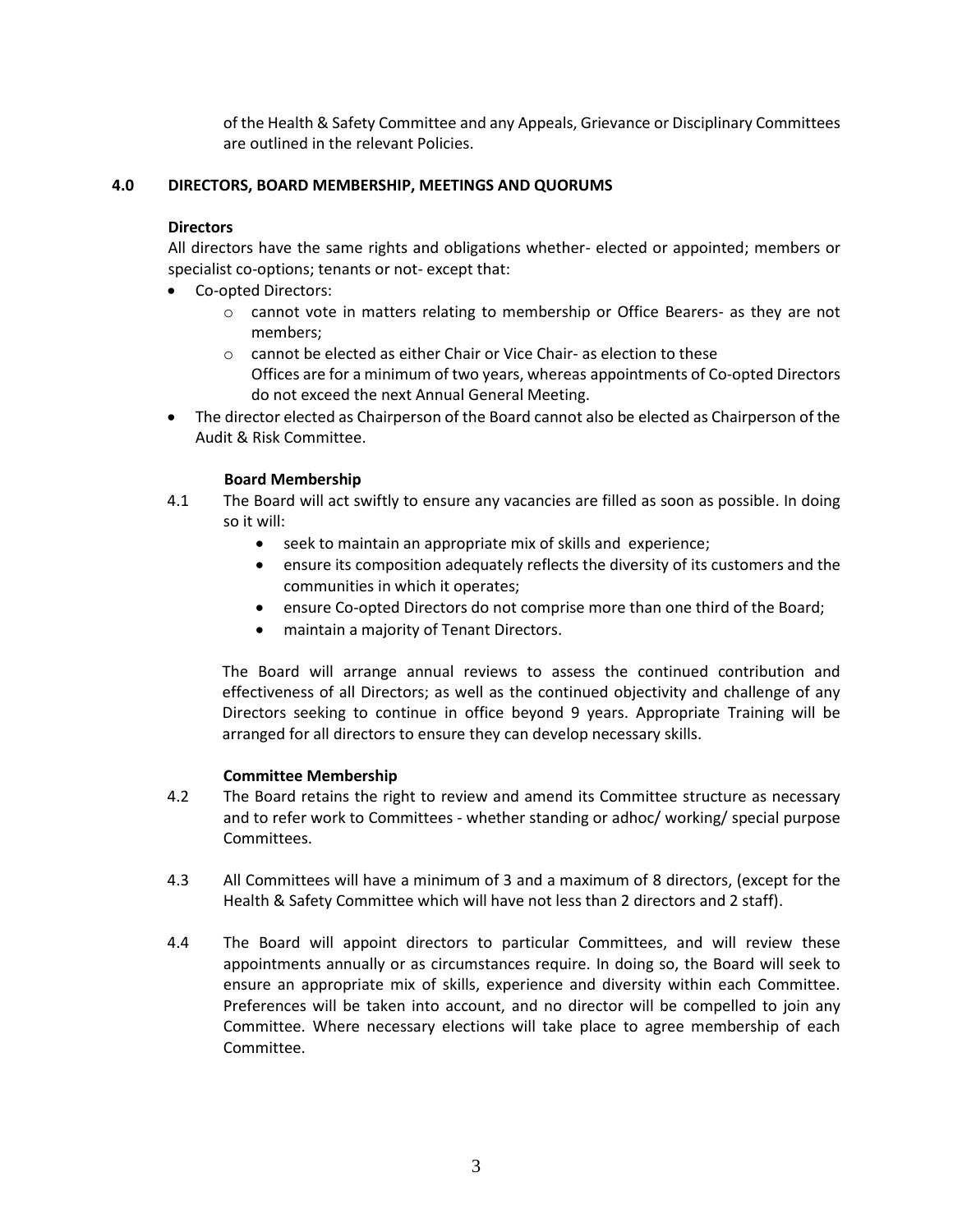4.5 Any director may request papers for, attend, or make representations to any Committee meeting - whether a member of that Committee or not, with the exception of Appeals and Grievance Committees (for which this would not be appropriate). However, only members of a Committee may vote at its meetings.

#### **Frequency of Meetings**

- 4.6 There will be no fewer than 6 meetings of the Board in any one calendar year. A calendar of meetings will be agreed during the  $3<sup>rd</sup>$  Quarter of each financial year for the next financial year. Dates of meetings may be altered and additional meetings called by arrangement between the Chairperson and the Business Manager (Secretary).
- 4.7 Additional meetings may be added as necessary, either by Additional meetings may be called by any director, while the number of meetings held can be increased to any amount necessary above the minimum requirement.
- 4.8 A special meeting may be requested by any director submitting notice in writing or by email to the Business Manager (Secretary). That notice must specify the business to be transacted. Arrangements for holding the meeting are as contained in the Company's Articles.
- 4.9 The frequency of meetings of Committees will be determined as necessary. However, the Audit & Risk Committee will meet at least three times per year.

#### **Quorums**

- 4.10 The quorum for a Board meeting will be four directors, of whom at least two must not be Co-opted Directors. However, for any item on which a director would not be entitled to vote, including due to a declaration of interest, then that director cannot be counted in determining the quorum required for that part of the meeting.
- 4.11 The quorum for Committees will be any three directors, (or in the case of the Health & Safety Committee any three members of that Committee).
- 4.12 Where there are insufficient directors present to form a quorum within half an hour of the agreed starting time for the meeting to commence, no business may be transacted other than for the Board to fill any vacancies or call a general meeting Adjourned meetings will be re-scheduled by the Business Manager (Secretary) in arrangement with the Chairperson, taking account of the urgency of business.
- 4.13 In exceptional circumstances, where there is no quorum, and a decision on a particular matter is required that day, the Chairperson of the Board/Committee (or in the absence of the Board Chairperson, the Vice Chairperson) may authorise the action required under the scheme of delegations of authority detailed in the Appendices subject to homologation by the next meeting.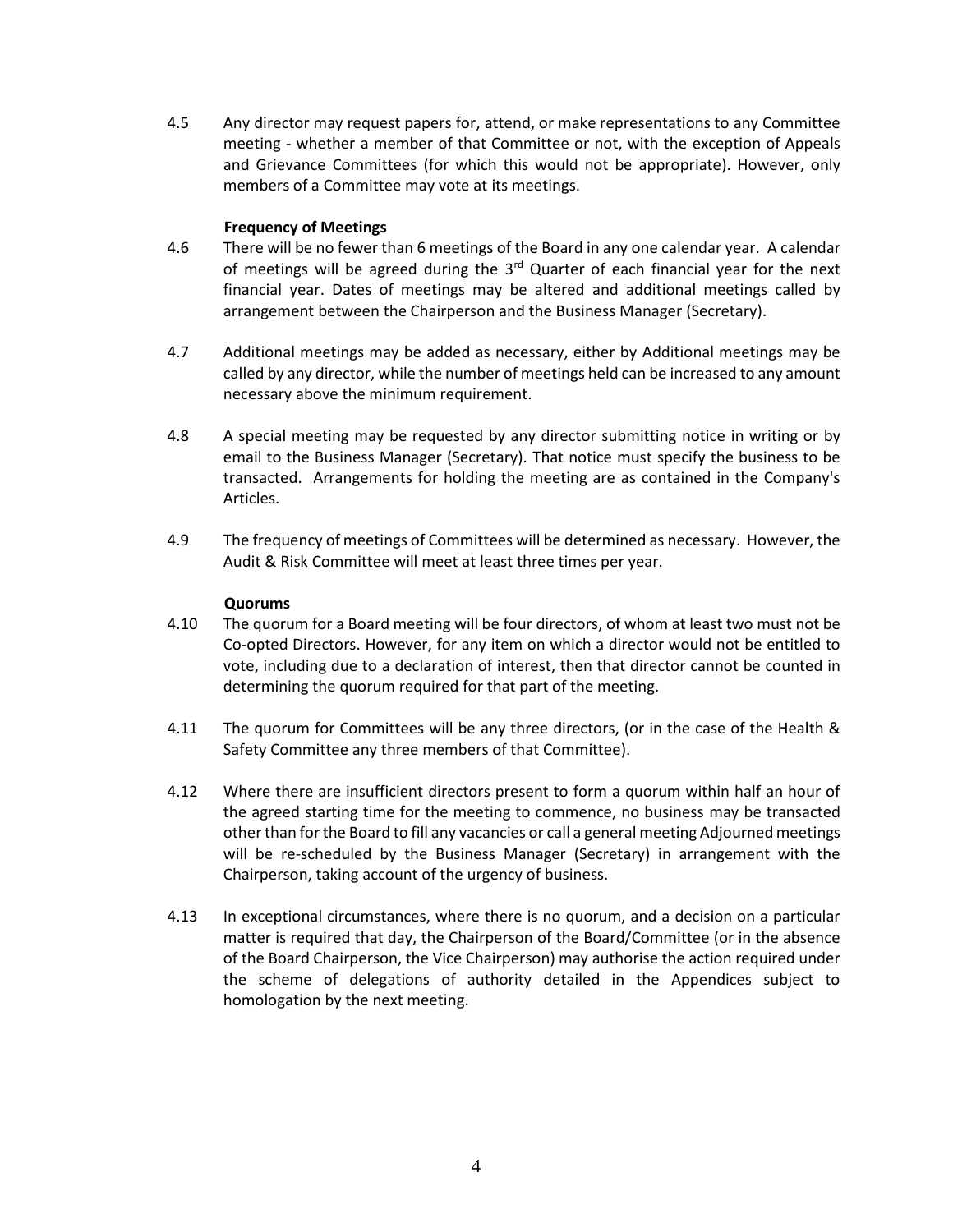### **5.0 OFFICE BEARERS and COMMITTEE CHAIRPERSONS**

5.1 The Company's Office Bearers are the Chairperson and Vice Chairperson. They will be elected by the Board from amongst and by the directors. Elections will generally take place at the first Board Meeting after an AGM, unless no elections are actually required at that time

Elected Office Bearers will initially serve until the next but one AGM, unless they cease to be a director or a majority of the Board vote for their earlier removal.

Office Bearers re-elected to the same post without a break will then serve until the next AGM, unless they cease to be a member of the Board or a majority of the Board vote for their earlier removal.

- 5.2 Should an Office Bearer position become vacant during the year, the Board will elect a replacement Office Bearer who will serve until the next but one AGM unless they cease to be a member of the Board or a majority of the Board vote for their earlier removal.
- 5.3 The Chairperson and Vice Chairperson can normally each only serve for a maximum term including not more than 4 AGM's, and will then not be able to stand for the same post until a further year has elapsed. However, they will be eligible for election to other posts. In exceptional circumstances however where the Board determine that it is necessary, in the best interests of the Company, Office Bearers may stand for re-election, until the next AGM.
- 5.4 The Board will delegate all of the duties and responsibilities of the Secretary to the Company's Business Manager.
- 5.5 All Committees, adhoc, working or other special purpose groups will elect a Chairperson from its members, who will then serve until the next AGM.

#### **6.0 CONDUCT OF BUSINESS**

#### **Agenda and Papers**

- 6.1 The agenda and papers for each Board or Committee meeting will be sent out no less than five working days beforehand by the Business Manager, in his/her capacity as Company Secretary. The Business Manager/Secretary will agree the composition of the agenda with the appropriate Chairperson, and thereafter ensure that all minutes, reports and papers are produced in the current approved format for issue.
- 6.2 The circulation or "tabling" of late papers will not normally be permitted. However, the Chairperson may allow the addition of a late item to the agenda where the matter is considered urgent and requires a report to be received or a decision made at that meeting.
- 6.3 The proceedings of any meeting will not be invalidated by the non-receipt of the agenda and papers by any director.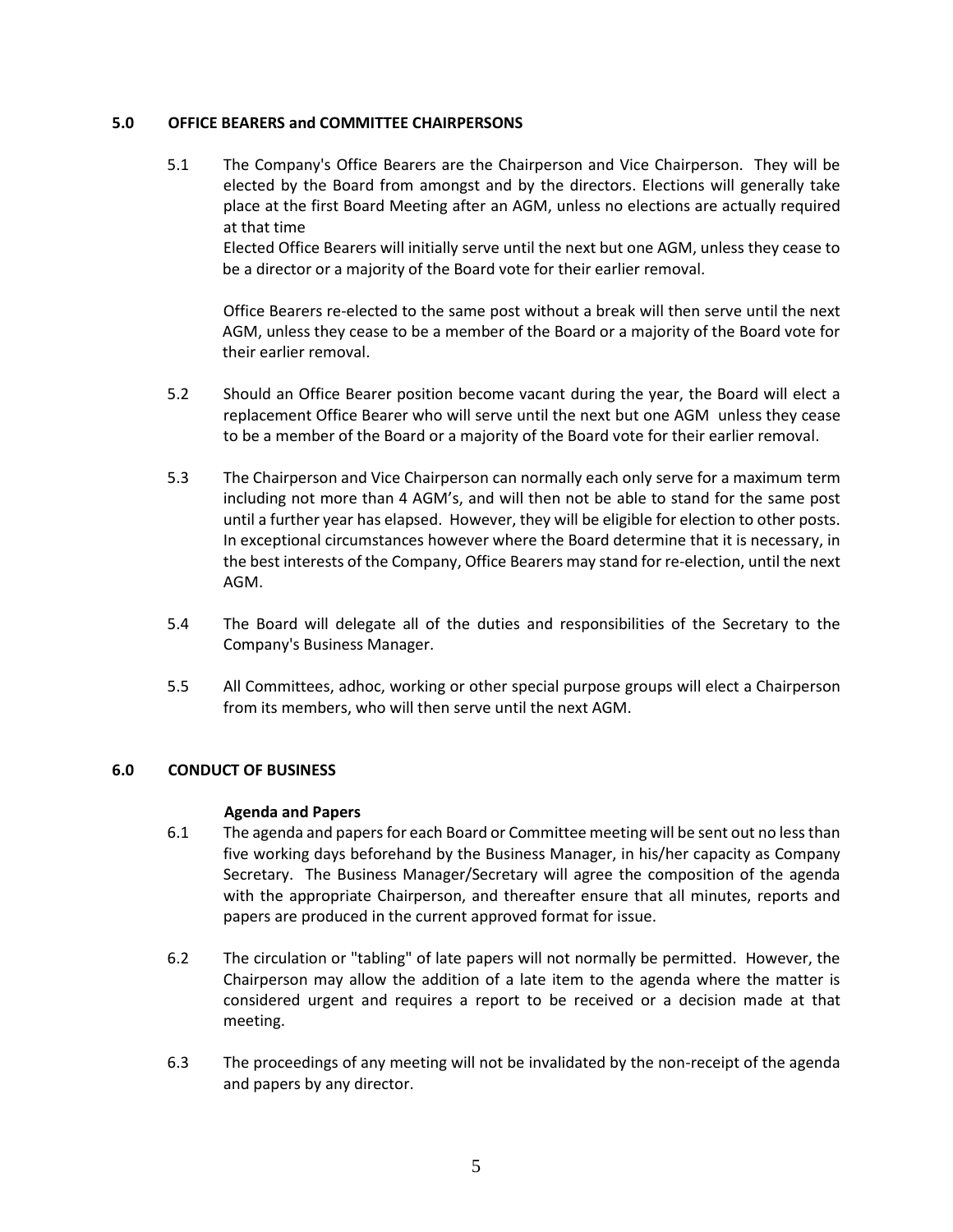#### **Chairing of Meetings**

- 6.4 In the Chairperson's absence, or where the Chairperson is unable to participate due to a declaration of interest, the Vice Chairperson will chair the meeting. Where the Vice Chairperson is also absent, the directors present will appoint one of their number to chair that meeting.
- 6.5 Where the Chairperson arrives after the commencement of a meeting at which the Vice Chairperson or other director has taken the chair, that person will continue to chair the meeting until the agenda item under discussion has been completed, when the Chairperson will take over.
- 6.6 The same process will relate to the chairing of Committee meetings, except that in the absence of the Chairperson, the appointed directors will appoint one of their number to chair that meeting.

#### **Length of Meetings and Adjournments**

- 6.7 Board meetings or Committee meetings should not last for longer than 2 hours. At the end of that time the meeting will end unless there is support from at least two thirds of those present for it to continue until either all the business, or the business requiring to be resolved that day, is completed. The maximum additional time allowed, under this agreed suspension of standing orders is thirty minutes.
- 6.8 Where there is still insufficient time to conclude all business the meeting will be either:-
	- formally closed, with remaining business being added to the agenda for the next scheduled meeting; OR
	- adjourned to the same day and time the following week.
- 6.9 An adjourned meeting will be regarded as a continuation of the original meeting and decisions reached then will be recorded as having occurred then. No business will be dealt with at the additional meeting, other than the unfinished business from the original meeting.

#### **Order of Business**

- 6.10 Meetings will follow the order of the agenda, unless the Chair determines that there is good reason to change this.
- 6.11 Any business which is not on the agenda, but which a director or officer wishes to raise (normally under Any Other Competent Business), should generally be discussed with the Business Manager or Chairperson as far as possible in advance of the meeting, but in any case prior to commencement of the meeting. The Chairperson will have discretion as to whether or not items are added to the agenda. Urgent items of a serious nature will generally be included. However, as neither directors nor staff directors will have had the opportunity to prepare in advance, then decisions should generally not be taken until subsequent meetings.
- 6.12 Where any request for inclusion in the agenda is turned down, the business will be included in the agenda for the next scheduled meeting.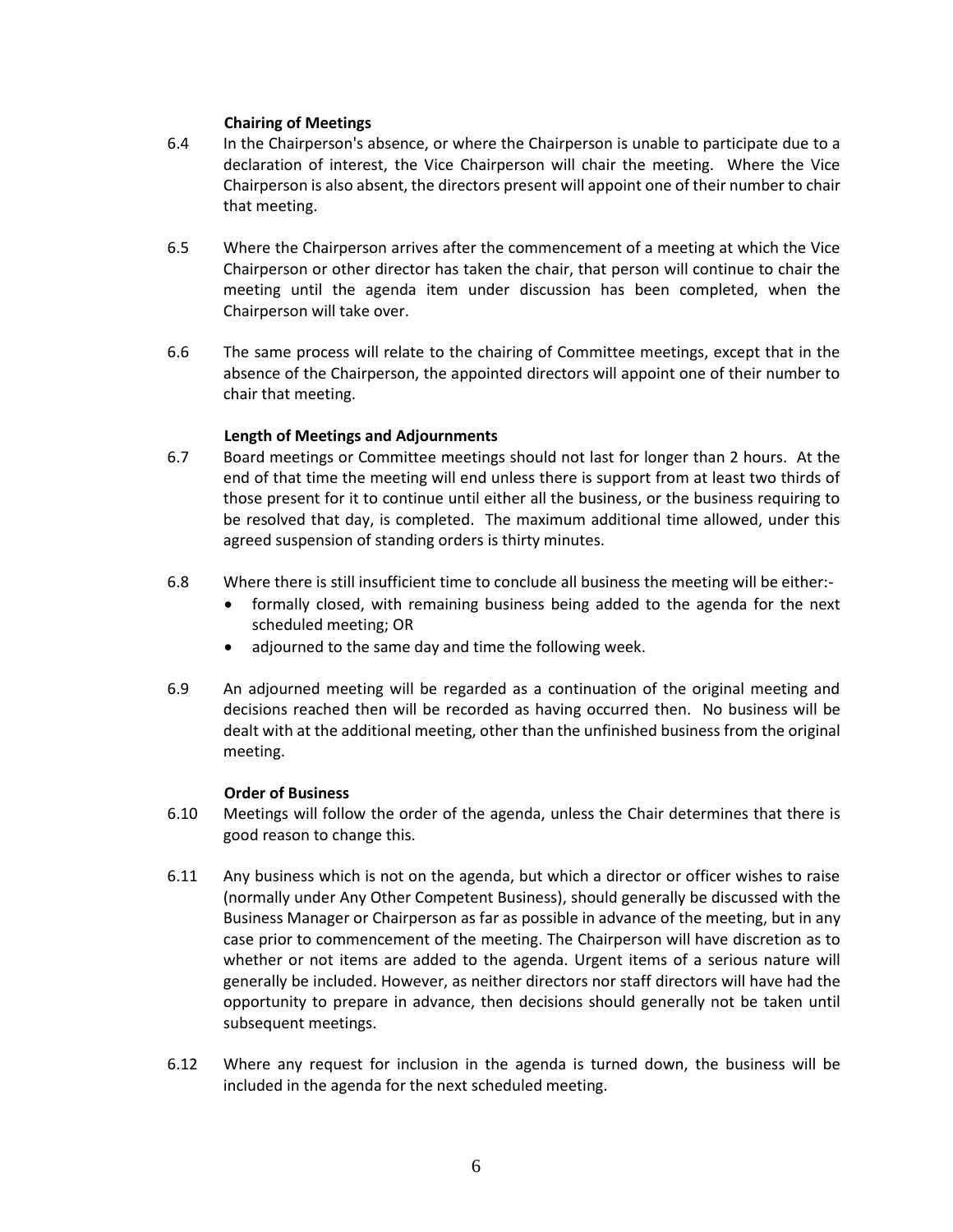#### **Declarations of Interest**

- 6.13 A standard item will be included on the agenda for all meetings asking directors to declare whether they have an interest in any items of business about to be discussed.
- 6.14 Any director declaring an interest will take no part in the discussion or decision on the item(s) concerned and may also be requested to leave the meeting for the duration of the item(s)-should a majority of directors present and eligible to vote on that item so require.
- 6.15 Any declaration of interests raised during a meeting will be recorded in the minutes of that meeting. If not already covered by an entry in the Company's Register of Interests a relevant entry will also be made.

#### **Motions and Amendments - Current Agenda**

- 6.16 Any item of business that requires to be formally adopted, approved or decided by vote, will be done so by the submission of a formal motion that will require to be seconded. The names of the proposer and seconder will be minuted, and in the absence of further discussion, will be voted on by the directors. Where further discussion is required, the Chairperson will determine whom, and in what order, directors can speak.
- 6.17 An amendment to a motion can be proposed by any director at any time and, to be considered, will require to be seconded. Where there is more than one amendment, each one will be considered and voted on in the order in which they are raised. If an amendment is approved, it will become the motion on which further amendments may be proposed.
- 6.18 All speakers will address the Chairperson and all other directors will observe order when a director is speaking. The time limit for individual speakers, and for a discussion of a particular item, will be at the discretion of the Chairperson.
- 6.19 All amendments must be relevant to the subject under discussion, and the Chairperson of any meeting will have the power to rule out of order any motion or amendment which is, in their opinion, irrelevant or incompetent.

#### **Motions for Inclusion in a Future Agenda**

- 6.20 Notice of a motion for consideration at a future meeting should generally be given at any ordinary meeting of the Board/Committee, or in writing to the Company Secretary or appropriate Chairperson as far as possible in advance of that future meeting, but not later than 10 days before it.
- 6.21 If the director submitting the motion is absent at the next meeting when the motion is due to be considered, the motion shall be carried forward to the following meeting. If the director is absent again the motion will fall.
- 6.22 A motion proposing an amendment or contradiction to a previous Board decision will require to be submitted in writing for inclusion on the appropriate agenda and be supported by at least one third of the directors. Such motions will not generally be permitted until at least six months has elapsed from the date of the adoption of the original decision. However, exceptions include: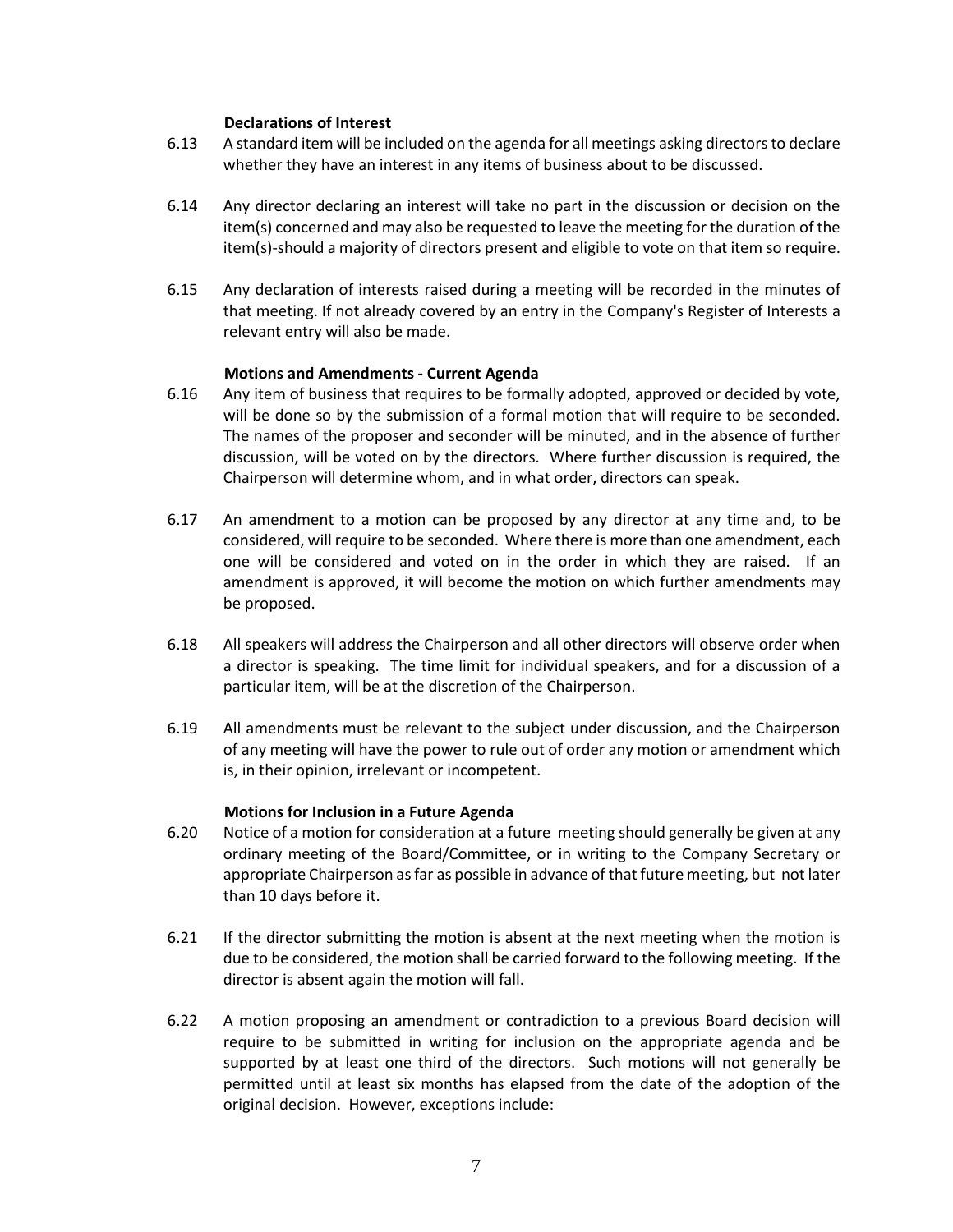- introduction of new legislation or regulations; or
- new pertinent facts, as confirmed by the Chairperson, have come to light

#### **Voting**

- 6.23 Voting will normally be by a show of hands. A simple majority of those present and voting will decide the matter, except where the Company's Articles require a different majority. In the event of a tie, the Chairperson will have an additional casting vote.
- 6.24 Any director present may propose that a vote be taken by secret ballot. To be considered, such a proposal will require a seconder. There will be no discussion on the proposal and a vote by show of hands will take place. To be carried, a simple majority of those present and eligible to vote will require to vote in favour.
- 6.25 Directors will not be included or counted if the matter under consideration is one on which they are not entitled to vote.
- 6.26 The Company does not at present have facilities for technology to allow participation in meetings through tele or video conferencing. Voting therefore requires attendance at the meeting and participation in any discussion. Proxy voting is not possible, however directors unable to attend are encouraged to make representations to the Business Manager or Chairperson in advance of the meeting, and these will be brought to the attention of other directors.

#### **Points of Order**

6.27 Any director may raise a point of order at any time during a meeting. All questions of order will be decided by the Chairperson having due regard to the advice of staff, consultants, or specialist co-opted directors present at the meeting. This ruling will be final. No other director will be able to speak to the point of order without the Chairperson's consent.

#### **Suspension of Standing Orders**

6.28 Any motion to suspend Standing Orders will require to be proposed and seconded. To succeed, the motion will require to be supported by two thirds of directors present.

#### **Confidentiality**

- 6.29 Directors and staff will regard all matters discussed at Board/Committee Meetings or in any other arena as strictly confidential.
- 6.30 When/if it proves necessary to formally speak to the media about the Company's business, this should be carried out by the Business Manager or Chairperson, as agreed between them as most appropriate to the enquiry, and subsequently reported to Board.

#### **Minutes**

6.31 The Business Manager, as Secretary, will normally be responsible for ensuring that the business of each Board or Committee meeting is properly minuted. An exception would be where the Board has agreed to exclude staff, when the meeting will elect a minute taker who will be responsible for producing a minute of that meeting or item. The minutes will include:-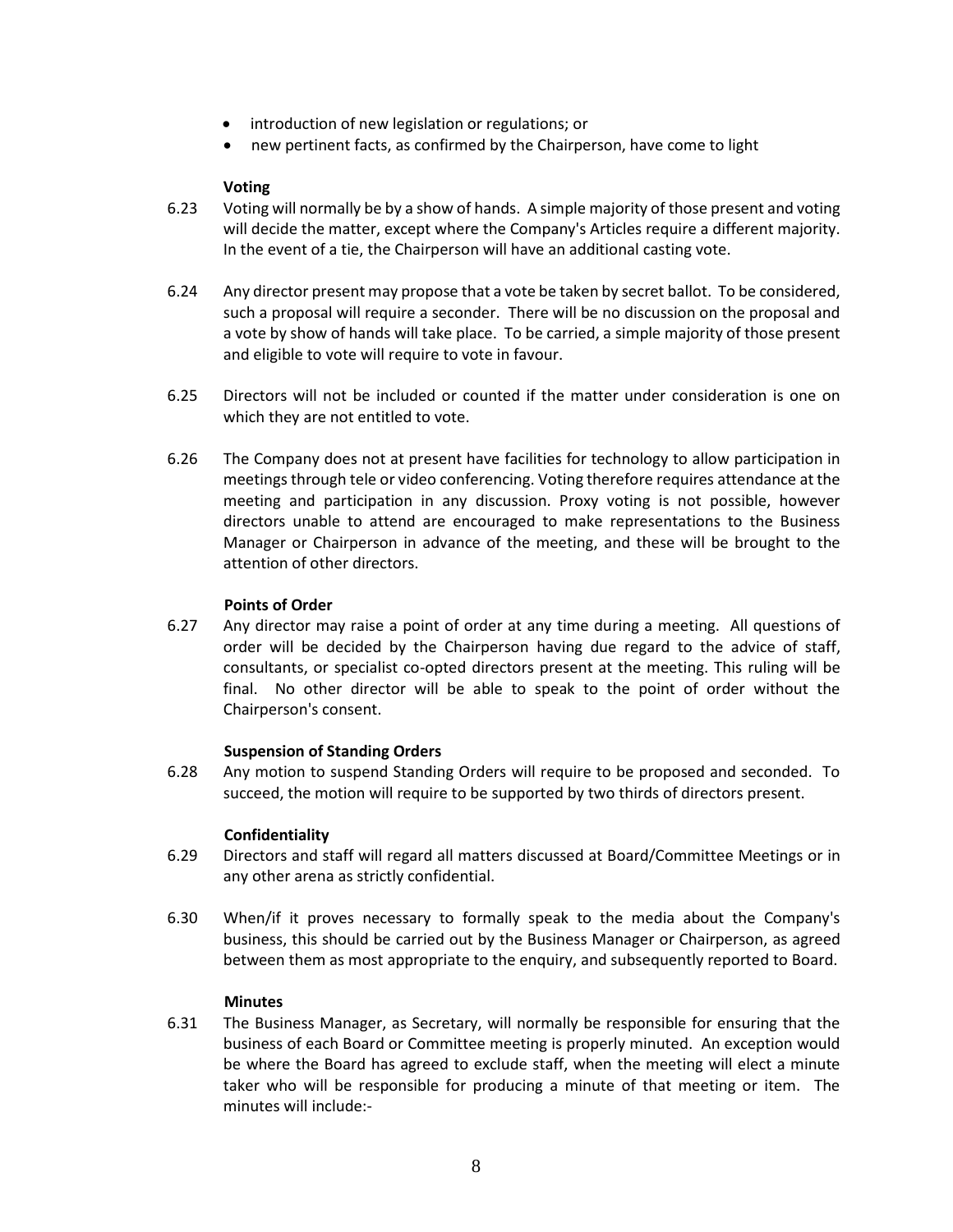- names of directors present; any staff or others in attendance and any apologies received
- approval of the minutes of the previous meeting
- description of each item of business considered, major points raised on each item including who made them and the Board/Committee's eventual decision
- names of those proposing or seconding any motion or amendment
- result of any vote and whether by show of hands or secret ballot
- any declarations of interests by members
- 6.32 The draft of the minutes will be circulated to Board/Committee directors as appropriate, with the agenda and papers for the following meeting. To be adopted, the minutes will require to be proposed and seconded by any two directors who attended the previous meeting, and approved by the majority of those present. Minutes may be adopted subject to the inclusion of an amendment to correct or clarify a point. Any amendment(s) required must be proposed, seconded and approved by a majority of directors present, prior to the formal adoption of the minutes.
- 6.33 The original copy of the minutes (where appropriate, with any amendments included) will be signed by the Chairperson of the meeting at which they were approved.
- 6.34 The minutes of Committee meetings, or working groups, will be submitted to the next scheduled meeting of the Board "for information". The minutes will be formally adopted at the next meeting of that Committee or working group.
- 6.35 Any director who disagrees with a majority decision made at a Board/Committee meeting may request that their dissent be recorded in the minutes. However, such directors will accept the will of the majority of directors and collective responsibility for ensuring successful implementation of such decisions.
- 6.36 A director who was not present at a particular Board/Committee meeting, may request clarification of a point in the minutes at the following meeting, but may not re-open discussion on any item where a decision was made at the previous meeting unless that item had not been included in the agenda circulated prior to the meeting.
- 6.37 A director who does not serve on a particular Committee may request clarification of a point in the Committee minutes but may not re-open the discussion of that item, except where the Committee has referred an item back to the Board for consideration.

#### **Conduct of Board Members**

6.38 In conducting the Company's business, directors will adhere to these Standing Orders; the Company's Memorandum and Articles of Association, and the Company's Code of Conduct, as well as relevant good practice guidance from the Scottish Housing Regulator and others, including Performance Standards. The Business Manager as Secretary will ensure that each year following the AGM, directors are reminded of the Code of Conduct and that any new directors sign the Code.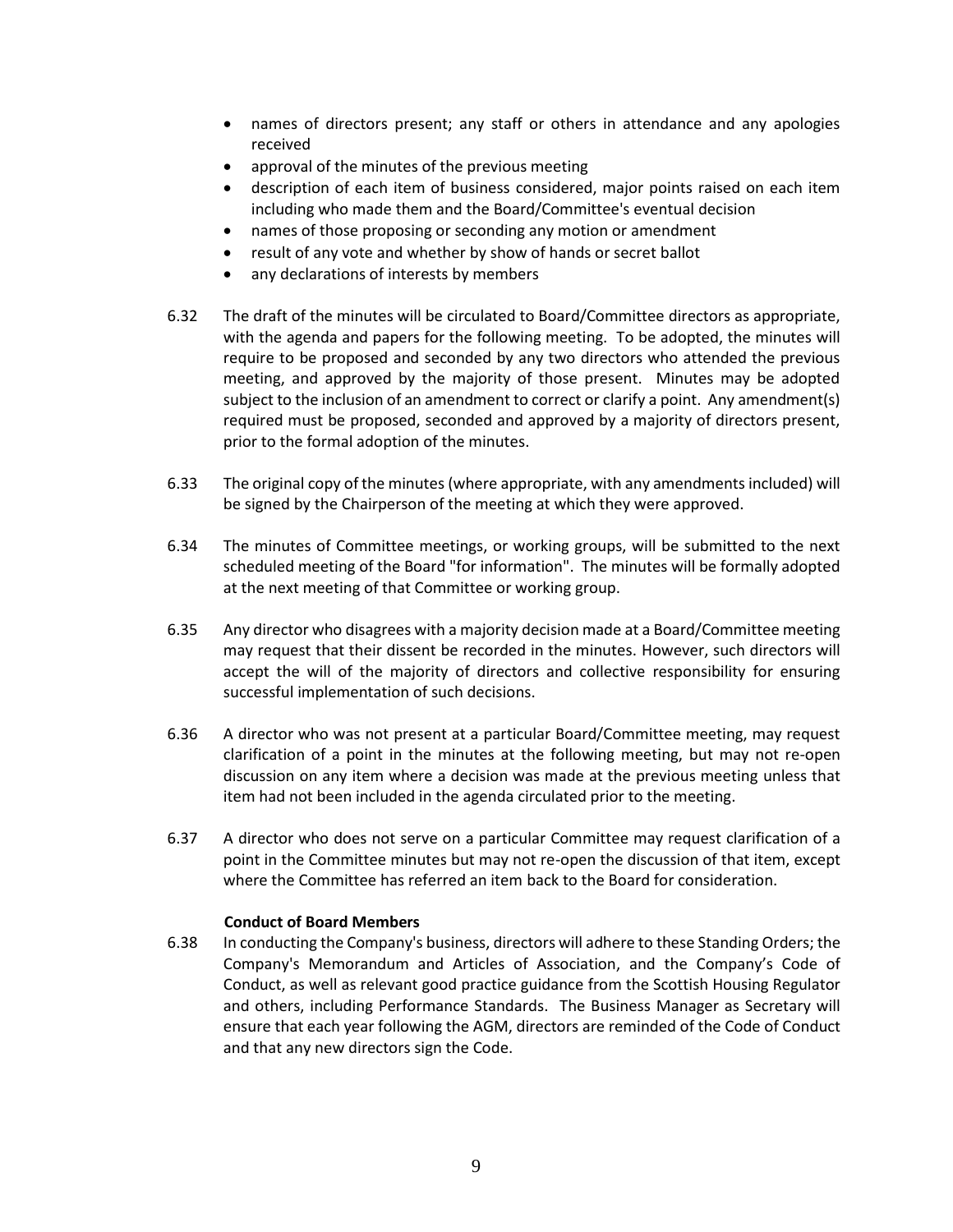- 6.39 The Board and Committees' re-affirm that they will not take any decisions which contravene current legislation, statutory regulations, any approved codes of practice or their Memorandum and Articles of Association.
- 6.40 The Board will assess annually the skills, knowledge, diversity, and objectivity required to achieve and maintain good governance. This will include appraisal of both the collective performance of the Board and the individual contributions and effectiveness of each director.
- 6.41 Each year, the Chair will issue questionnaires to, interview and agree assessment summaries with each director - including any training and other actions required to maximise their contributions. The Chair will then collate and report findings and any recommendations for consideration by the Board. This annual cycle will be completed in time to inform preparations for each AGM, including succession planning to publicise and fill vacancies on the Board. Appropriate induction training, information and support will be arranged for each new director - to ensure they understand and can effectively exercise their role, powers and duties.
- 6.42 Where any director would have served for 9 years or more if re-appointed at the end of their current term, then their last Appraisal within their current term shall include assessment as to whether that director would be able to demonstrate sufficient objectivity, independent challenge, and effectiveness as a director.

#### **7.0 INTERIM AND EMERGENCY DECISIONS**

7.1 It is recognised that effective prosecution of the Company's work will require decisions to be taken between meetings. The scheme of delegated authorities outlined in the Appendices provides delegated authority to the chairperson, vice chairperson and secretary to take appropriate action, subject to the principle that use of such interim decisions will be minimised, that they will be reported to the next meeting for homologation and the underlying principle that these will involve the minimum necessary commitment on behalf of the Company.

### **8.0 REVIEW**

8.1 The Business Manager will ensure that the Board reviews these Standing Orders as necessary but at least every five years.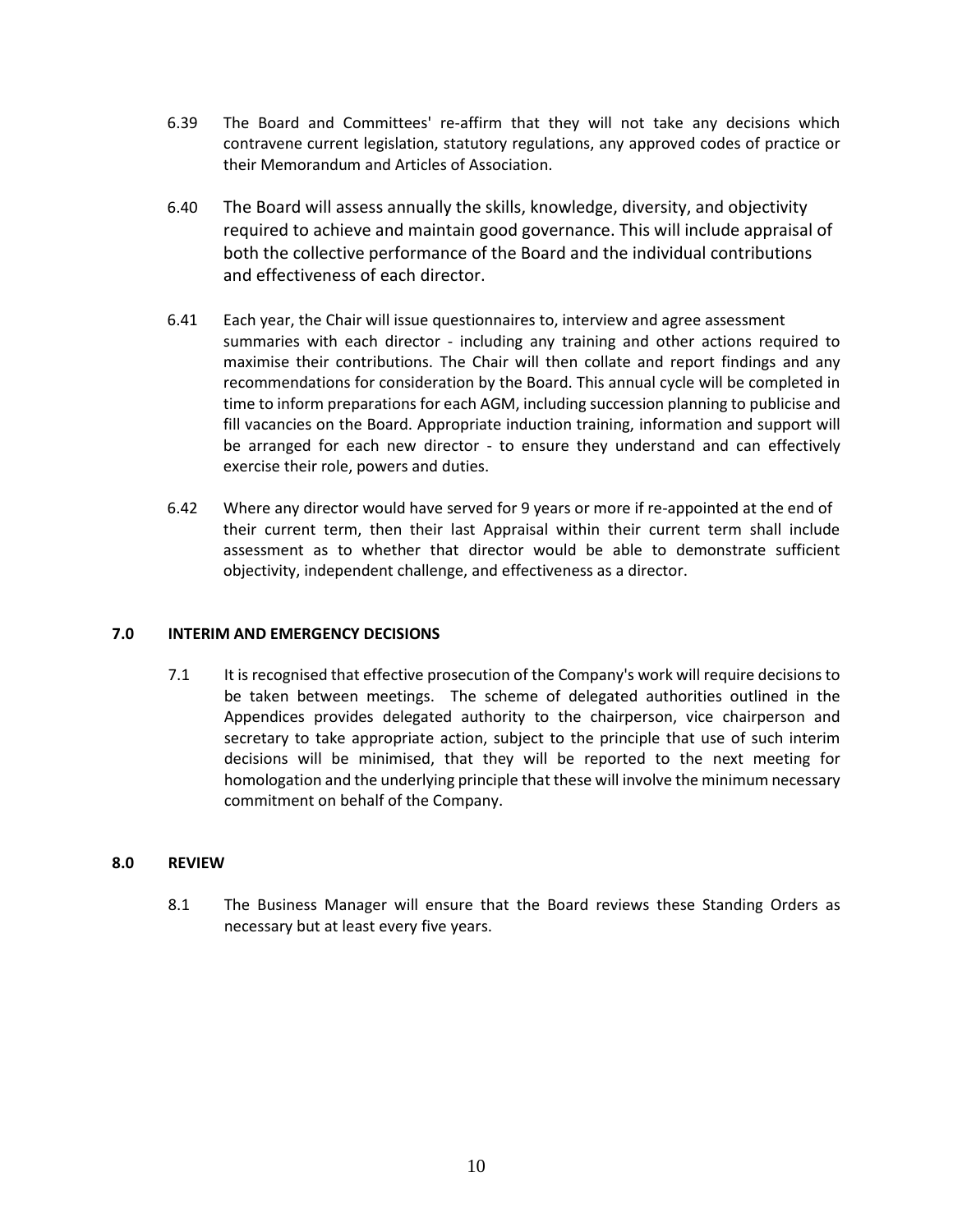## *Attached Appendices:*

*Appendix 1: Remit of the Board*

*APPENDIX 2 Terms of Reference of the Audit & Risk Committee*

*Appendix 3: Role Description for Chairperson & Vice Chairperson*

*Appendix 4: Role Description for Board Directors*

*Appendix 6 Delegated Levels of Authority*

*Homes for Life Housing Partnership Standing Orders: Appendix 1:*

# **REMIT OF THE BOARD**

- 1.0 The Board is responsible for exercising efficient and effective control over the activities of the Company, in the interests of tenants, members, staff, lenders and the wider community.
- 2.0 The Board will ensure that the Company complies with:-
	- all relevant legislation, statutory regulation and related Codes of Practice
	- its Memorandum and Articles
	- SHR's general guidance and funding conditions, if applicable
	- The Regulatory Code of Governance, Performance Standards and Raising Standards in Housing
- 3.0 The Board's remit is to:-
	- approve membership applications and consider appeals where applications not approved
	- determine and regularly review the Company's aims and objectives
	- determine the Company's overall strategy and priorities, ensuring they are annually updated
	- set objectives, targets and standards by which the strategy and priorities will be achieved, monitoring performance through receipt of regular reports
	- establish a Committee structure and scheme of delegations of authority with clear remits and standing orders appropriate to the Company's needs and which are the subject of regular review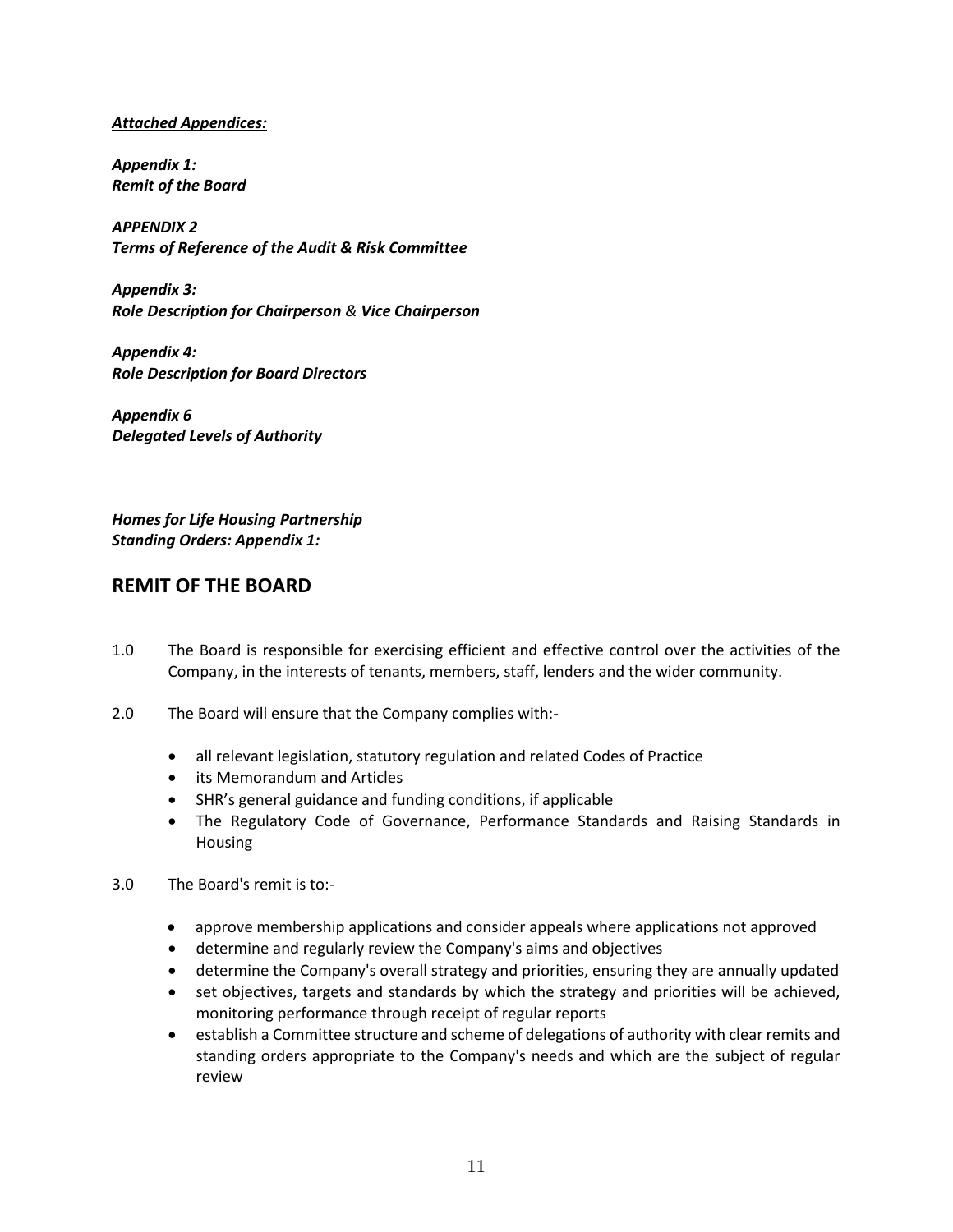- buy, sell, build upon, lease any land, and accept responsibility for any related contracts and expenses
- agree terms of engagement and remuneration of anyone employed in connection with the Company's business
- grant securities over any land owned and floating charges over any or all of the Company's property and assets, both present and future, including responsibility for any related expenses
- decide, monitor and vary the terms and conditions under which the Company's property is to be let, managed, used or disposed of
- authorise the signing of certain documents
- approve policies covering all activities and ensure that these are regularly reviewed, updated and amended as necessary
- monitor policy compliance through receipt of regular reports
- establish an appropriate staffing structure for the Company and suitable arrangements for recruitment and selection of staff, including directors participation as required
- set terms and conditions for all staff
- appoint and remove all providers of services as required by the Company's business
- approve the Business Plan, Strategy and Development Funding Plan, Internal Management Plan, Budget, Rents, Annual Accounts, Annual Performance and Statistical Return and other key items as necessary
- monitor the Company's financial position through receipt of regular reports
- approve expenditure, if agreed, for any items not contained within the annual budget
- monitor and approve the use of virement transfers, where expenditure which exceeds budget in one heading is met from an underspend in another heading
- approve the writing-off of bad debts
- establish arrangements for hearing appeals by tenants against decisions made by staff or Committee, and for hearing appeals by staff
- agree and approve the response to the auditor's Management Letter in liaison with the Audit & Risk Committee
- establish arrangements for refunding expenses wholly and necessarily incurred by directors in conjunction with their duties
- compromise, settle, conduct, enforce, or resist in a Court of Law or by arbitration any suit, debt, liability or claim by or against the Company
- approve the formal notice calling each Annual General Meeting
- ensure that the Company does everything possible to comply with SHR's regulatory requirements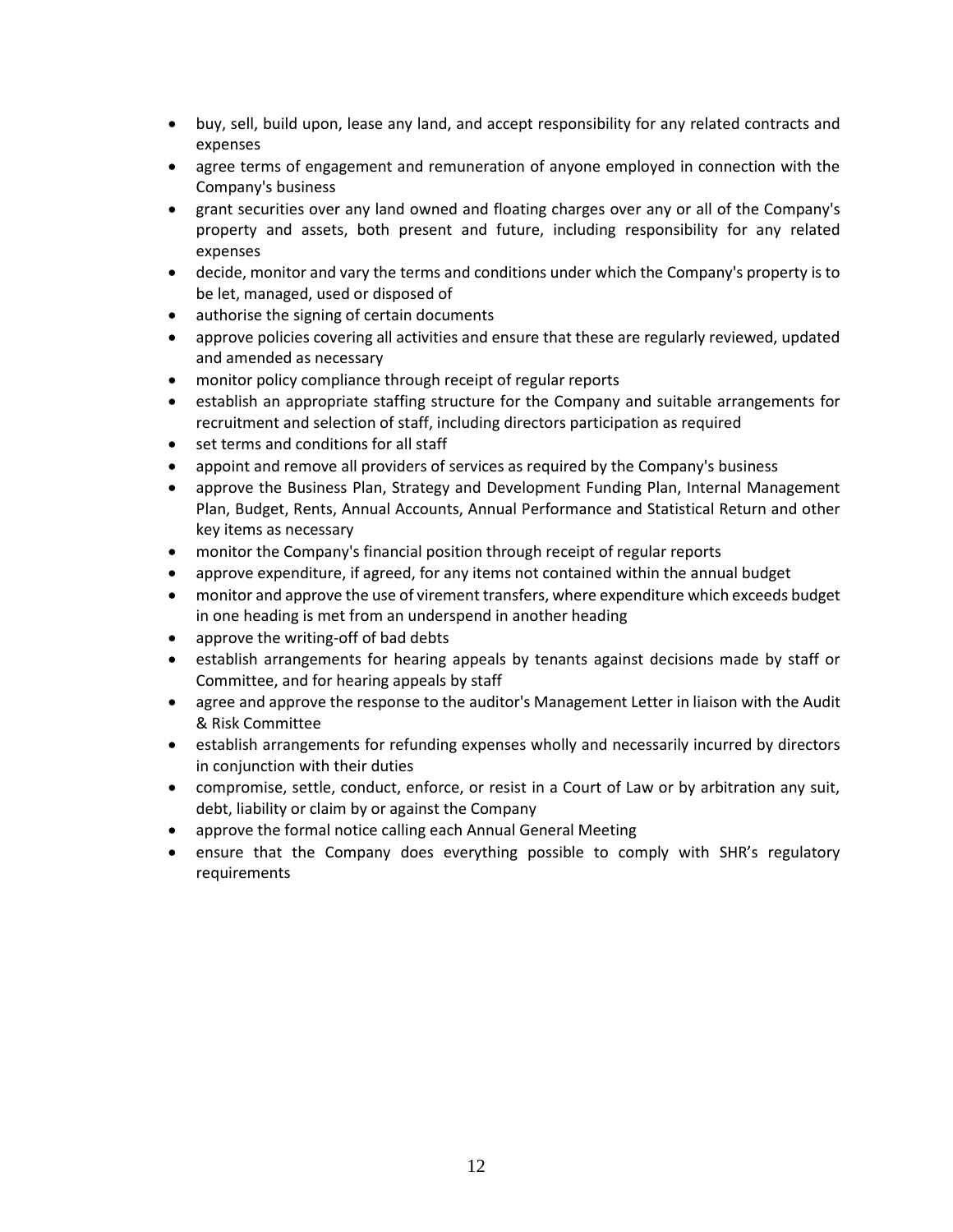# **TERMS OF REFERENCE OF THE AUDIT & RISK COMMITTEE**

## **1. ROLE**

The Audit & Risk Committee is appointed by the Board to discharge the Company's responsibilities in the areas of financial reporting, internal control, risk management and investment.

## **2. OBJECTIVES**

The Audit & Risk Committee provides advice to give assurance to the Board, the Business Manager and Finance Agent that:

- a) Risk Assessment and Mitigation is embedded into financial and non-financial management processes;
- b) Overall Governance Arrangements are appropriate and operating effectively;
- c) Legislative and regulatory requirements governing activities as a Company, Registered Social Landlord, Charity and Employer are being complied with, including all necessary returns;
- d) The Financial Control Framework is effective and supported by an appropriate compliance culture;
- e) External Financial Reporting is prudent, accurate, appropriate and consistent with accounting policies;
- f) Internal Financial and Management Reporting is timely, prudent, appropriate and consistent with the external financial reports; and
- g) Internal Audit Assurance provides an appropriate level of comfort

#### **3. SPECIFIC RESPONSIBILITIES**

This section highlights the most significant responsibilities of the Committee; it can be amended at the Committee's discretion, subject to agreement of the Board, to ensure the objectives are met.

#### **3.1 Financial Reporting**

To review the Annual Financial Statements, before their submission to the Board, ensuring that they are prudent, accurate, appropriate and consistent with the Company's Accounting policies.

To meet with the External Auditors to review the Annual Financial Statements, review the Key Accounting Policies and take judgements on the treatment of unusual items.

To review relevant sections of the Annual Report ensuring the information is adequate, consistent and easily understood.

To recommend the adoptions of the Annual Financial Statements to the Board and Members of the Company. In doing this the Audit & Risk Committee will pay particular attention to: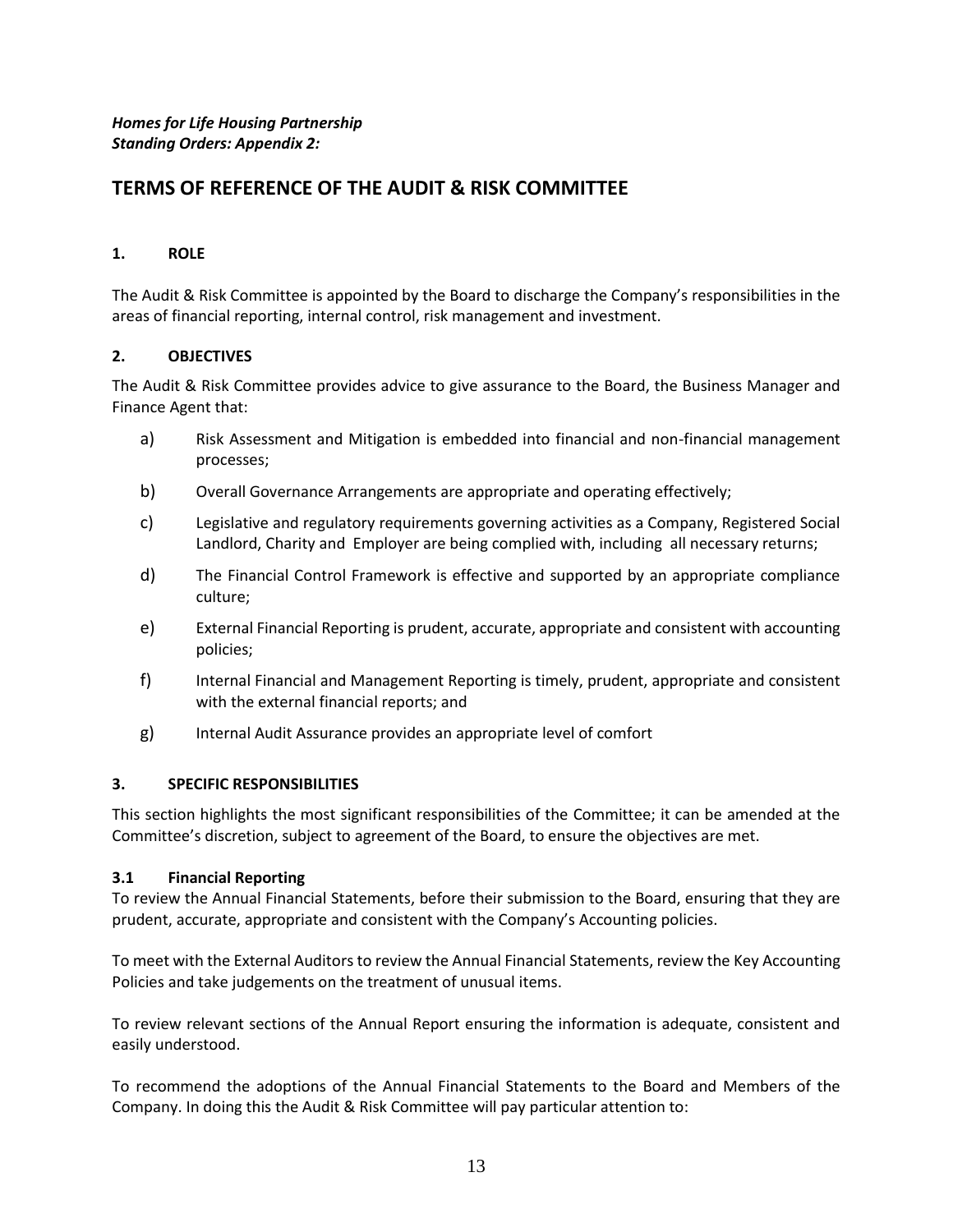- Accounting policies and practices;
- Decisions involving a major element of judgement;
- Accounting treatment and disclosure of any unusual transactions in the year;
- The clarity of disclosures in the Annual Financial Statements;
- Assurances about the financial systems which provide the figures for the Annual Financial **Statements**
- Significant adjustments resulting from the External Audit.

To consider and make recommendations to the Board in relation to the appointment, reappointment and removal of Finance Agents. To oversee the relationship with Finance Agents including the approval of their terms of engagement and remuneration. To meet with and assess the performance of Finance Agent.

#### **3.2 Internal Control**

To consider the Company's Financial Control Framework, including financial authorities, management accountabilities and the main financial controls relating to the key financial and operational processes.

To consider sensitive audit findings, any matters which the internal and external auditors may wish to raise, and any other matters of major importance, and to report if appropriate to the Finance Agent, Business Manager and Board thereon together with any recommendations for improvements. Where deemed necessary and appropriate such consideration will be in the absence of management.

To consider the adequacy of management responses to any major Internal Audit or External Audit recommendations.

To consider and advise the Board and Business Manager on the adequacy of the annual and medium term Work Plans of Internal Audit and ensure it links appropriately to that of the External Auditors.

To consider all reports from the Internal Auditor and to discuss as appropriate any issue relating to these reports. Where deemed necessary and appropriate such consideration will be in the absence of management. The Audit & Risk Committee may also direct Internal Audit to carry out work in any area where they believe further/additional assurance is required.

To consider and make recommendations to the Board in relation to the appointment, reappointment and removal of Internal Auditors.

To oversee the relationship with Internal Auditors including the approval of the terms of engagement and remuneration.

To meet with and assess the performance of Internal Auditor.

#### **3.3 Risk Management**

To independently monitor and assess the effectiveness of systems established by management to identify, assess and manage Risk. Particular focus is given to assessing:

• The Risk Management Strategy adopted for the management of the Company's key risks and processes. This should encompass all kinds of risks. (e.g. strategic, operational, financial, reputation, and compliance with relevant legislation and good practice guidance-including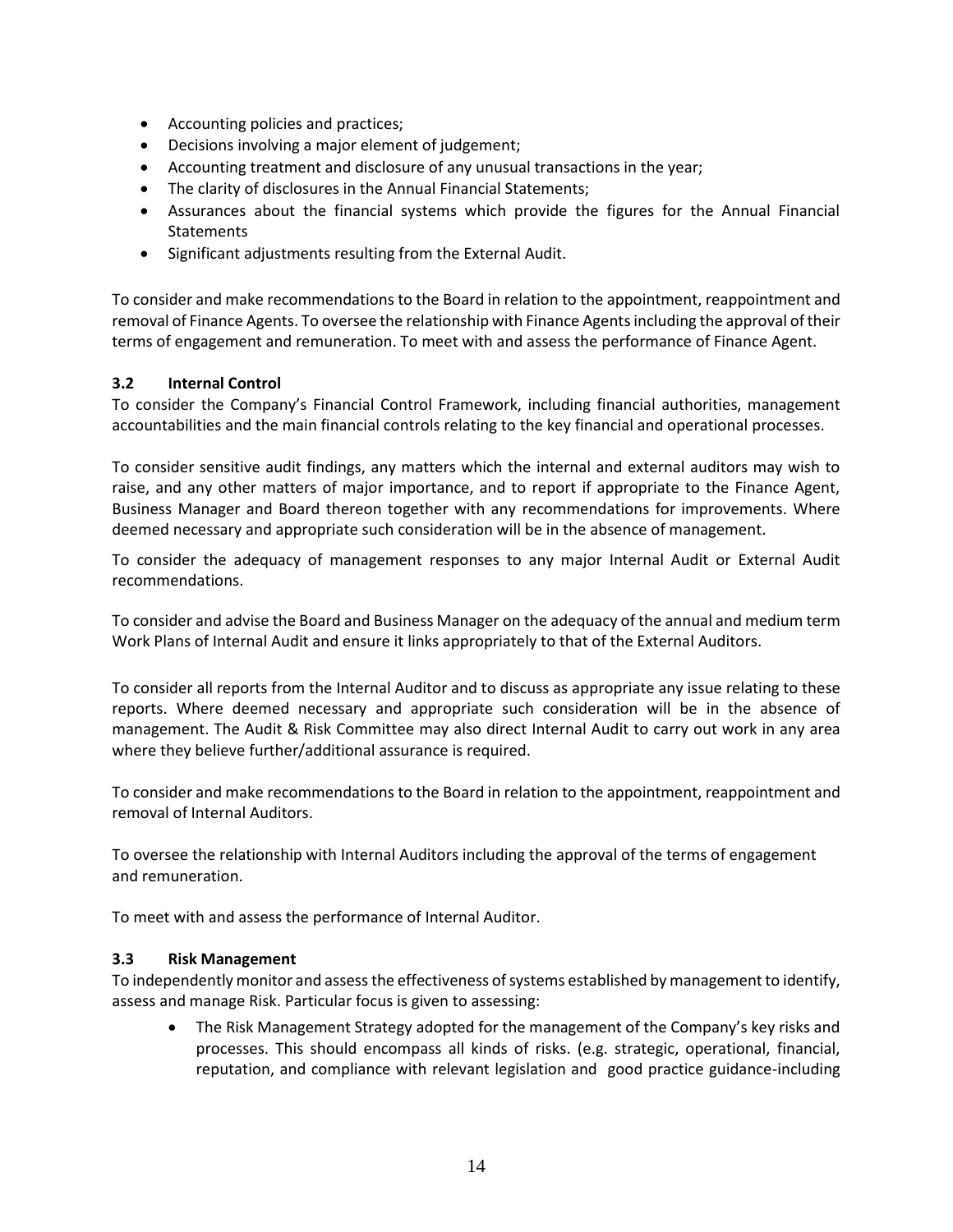but not restricted to - Housing, Environmental, Employment, Health & Safety Equality and Diversity.)

- Management's ownership and accountability in relation to these risks;
- The level of assurance provided relating to the management of the key risks including those identified by the Company in Business Plans and Risk Registers;
- To review and approve the statements included within the Company's Annual Financial Statements concerning Risk Management.

To consider and make recommendations to the Board in relation to the appointment, reappointment and removal of Risk Management Consultants.

To oversee the relationship with Risk Management Consultants including the approval of the terms of engagement and remuneration. To meet with and assess the performance of Risk Management Consultants.

## **3.4 Governance arrangements**

To review and advise on the adequacy of the Company's Anti-Fraud Policies and Whistle-Blowing Processes. This should include ensuring that appropriate arrangements are in place for staff, in confidence, to raise concerns about possible improprieties (e.g. in financial reporting or re possible fraud), and ensuring that adequate arrangements are in place for proportionate and independent investigation of such matters and for appropriate follow-up action.

## **3.5 External Auditor**

To review any progress reports from the External Auditor on work that they are performing including audit of Annual Financial Statements and any interim or other reviews.

To discuss with External Auditor as appropriate any issue arising from the audit or relating to their reports. Where deemed necessary and appropriate such consideration will be in the absence of management.

To consider and make recommendations to the Board in relation to the appointment, reappointment and removal of the External Auditors. To oversee the relationship with the external auditors including the approval of the terms of engagement and remuneration. To review and approve any Annual Audit Plan.

## **3.6 Health & Safety**

To nominate 2 directors from the ARC to represent the Board on the statutory Health & Safety Management Committee, which also includes 2 staff representatives (Business Manager and Corporate Services Officer as Health and Safety Co-ordinator.)The terms of reference of this statutory Management Committee are detailed within the Company's Health &Safety Policy. However for the avoidance of doubt, it has authority delegated directly from and reports directly to the Board, not the Audit and Risk Committee.

#### **4 REPORTING**

To regularly update the Board on its activities or matters arising during the year.

The Chair of ARC will produce and present to the Board an annual report summarising the activities of the Committee and the outcomes of its work.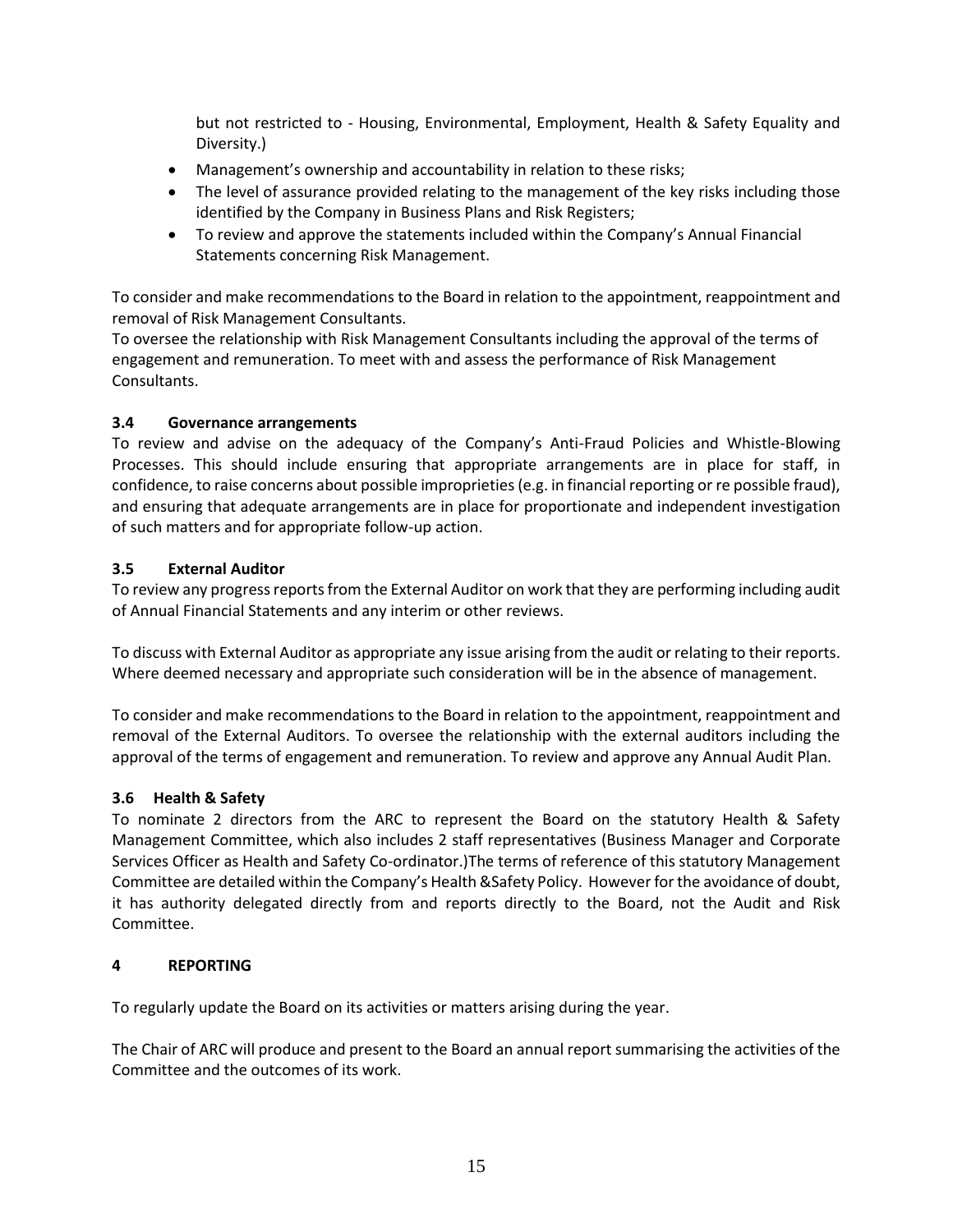### **5 MEMBERSHIP**

Members of the Committee will act with independence and objectivity in the conduct of their responsibilities. In addition, each member should have a sound understanding of the objectives and priorities of the Company and of their role as a Committee member.

A Committee member or attendee who becomes aware of a potential conflict of interest relating to matters being discussed by the Committee should give prior notification to the Chair or, if this is not possible, declare this at the meeting and, where necessary, withdraw during discussion of the relevant agenda item.

The Board will be responsible for the appointment and removal of members of the Audit & Risk Committee.

The Audit & Risk Committee will consist of not less than three and not more than eight directors of the Board.

The Audit & Risk Committee will also be attended and serviced by the Business Manager and as deemed necessary and appropriate by the Finance Agent. Other staff, or consultants, or advisors may also be invited to attend, at the discretion of the Chair.

Members of the Audit & Risk Committee will normally serve for a term of three years, unless they retire or are removed from the Board or are otherwise unable to continue serving on the Committee. Reappointment by the Board for further terms is permitted, to ensure development and continuity of relevant expertise.

The Chair of the Audit & Risk Committee shall generally be the most suitably qualified and experienced member, preferably a member of a recognised accountancy body.

The Chair will attend the Company's AGM and He/she will be prepared to answer any questions raised by the members on matters within the Audit & Risk Committee's area of responsibility. For the avoidance of doubt presentation of the Company's Annual Financial Statements to the members is within the remit of the Finance Agent, and the Annual Report will generally be presented by the Business Manager or Chair of the Board.

## **6 MEETINGS**

The Audit & Risk Committee will be meet at least three times a year at appropriate times in the Company's Financial Reporting cycle.

At least once a year the Audit & Risk Committee should offer Internal and External Auditors the opportunity to meet without Management present, even if they do not themselves deem this necessary. If neither the Auditors nor Audit & Risk Committee members deem it necessary, then Management may otherwise attend meetings

A minimum of three members of the Committee must be present for the meeting to be declared quorate. In the absence of the Chair the meeting may be chaired by another member.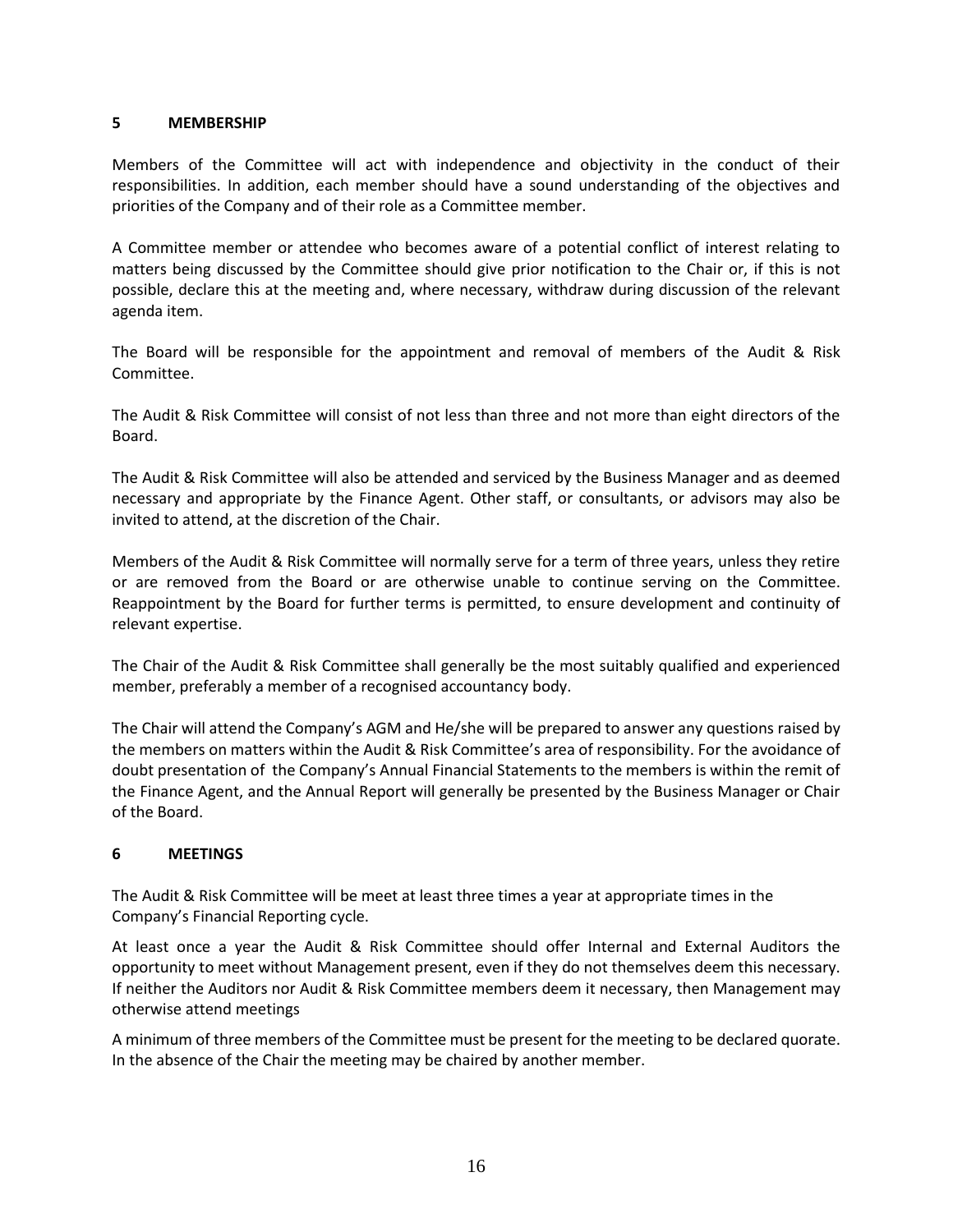Written agendas and supporting papers will, wherever possible, be produced and distributed at least one week (5 working days) before meetings- to members, other necessary attendees, and any other director requesting the opportunity to attend Minutes will be promptly produced and circulated to Committee members and all other attendees, and will subsequently be distributed to other directors along with any reports back to the Board on the Audit & Risk Committee.

### **Indicative Audit & Risk Committee Agenda Items (to be included as appropriate)**

#### **Minutes of previous meeting**

**-** approval and matters arising

#### **Risk Assessment and mitigation**

- **-** Updates re: Key Risks
- **-** Review Risk Management Strategy

#### **Overall Governance Arrangements**

- Report on outcome of reviews of Internal Controls
- Review Statement on Internal Control
- Review anti-fraud policy and fraud risks

#### **Financial Control Framework**

- Review Financial Control Framework
- Review Regulatory and other Compliance

#### **External Financial Reporting**

- Consider accounting issues and policy papers
- Review reporting timetable/process/ audit plan
- Review draft Annual Report & Financial Statements
- Consider External Auditor's Management Letters

#### **Internal Audit assurance**

- Review Internal Audit Plans (annual and medium term)
- Review Internal Audit expertise, effectiveness and resources
- Consider Internal Audit progress reports

#### **Any other business**

#### **Date of next meeting**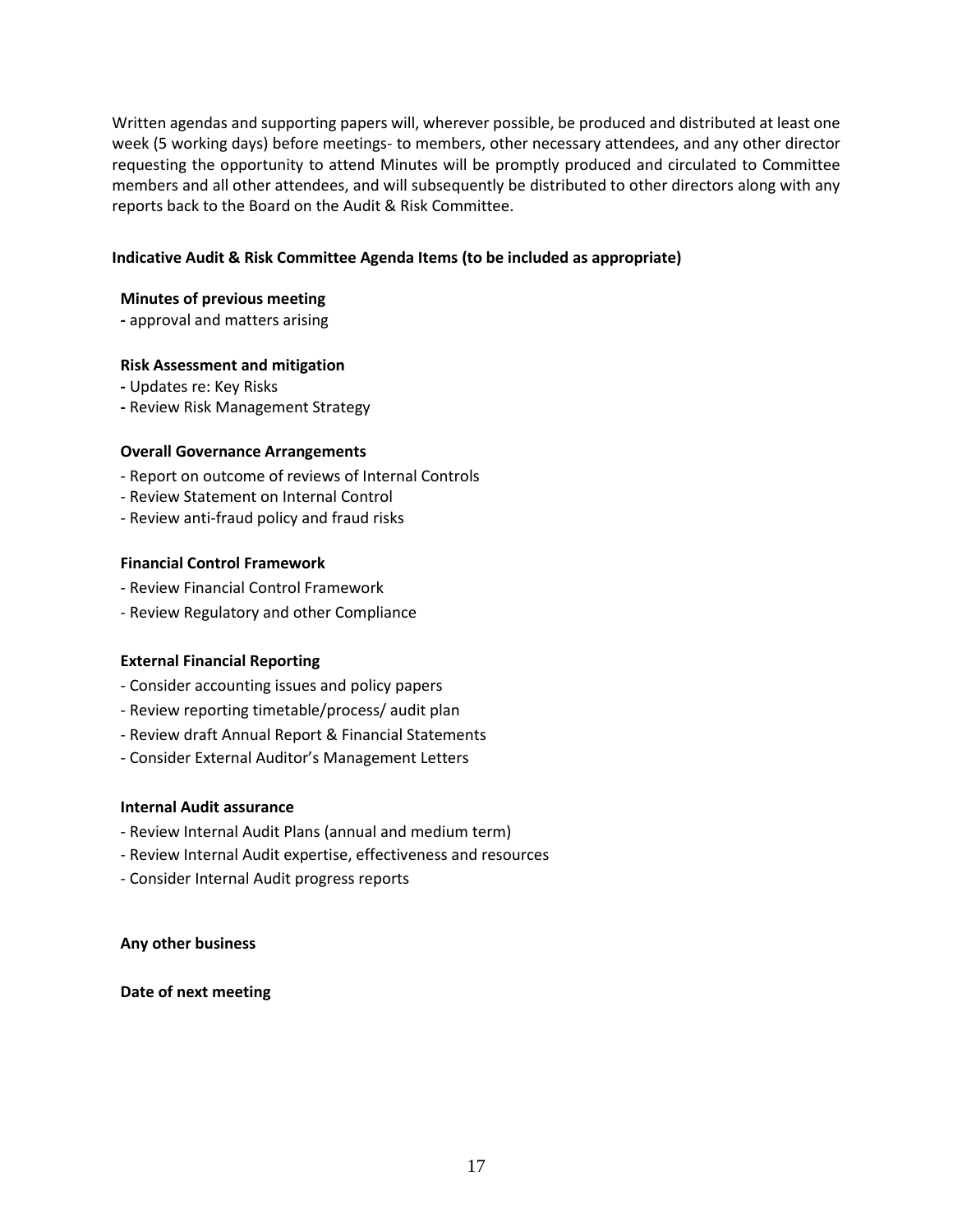## **7 ANNUAL REVIEW OF REMIT AND PERFORMANCE**

The Committee will assess its effectiveness, and will also review these Terms of Reference, annually. It will submit recommendations for any proposed changes to the Board for approval. *Homes for Life Housing Partnership Standing Orders Appendix 3:*

# **ROLE DESCRIPTION FOR CHAIRPERSON AND VICE CHAIRPERSON**

# **Section 1: Introduction**

This purpose of this document is to clearly define the functions and roles of the Chairperson and Vice Chairperson, consistent with the principles set out in the Regulatory Code of Governance, published by the Scottish Housing Regulator, and with associated regulatory requirements.

The Chairperson of the Board has particular duties and responsibilities, and should always remember that he/she is acting on behalf of the Board and not in isolation.

The position of Chairperson is referred to in the Company's Articles of Association, Standing Orders, and other policies. It is also referred to in relevant legislative and regulatory requirements governing Companies, Charities, and Registered Social Landlords. The Chairperson must always act in accordance with the requirements of the Company's own governing documents and Policies, as well as with applicable legislative and regulatory requirements.

# **Section 2: Responsibilities of the Chairperson**

The overall responsibilities of the Chairperson are to provide leadership to the Board of Directors, and to ensure the efficient and proper conduct of the Board's business, acting on occasions under delegated authority on behalf of the Board.

The specific responsibilities of the Chairperson are as follows:

# **A - Providing leadership to the Board**

- Represent the Company and present constructive views on its behalf;
- Keep the composition, skills and effectiveness of the Board under review, and recommend action to remedy any deficiencies;
- Ensure that the Board receives and takes due account of appropriate professional advice;
- Ensure, in the event of a vacancy, in conjunction with other members of the Board, that the post of Business Manager is filled in a timely and orderly fashion, in accordance with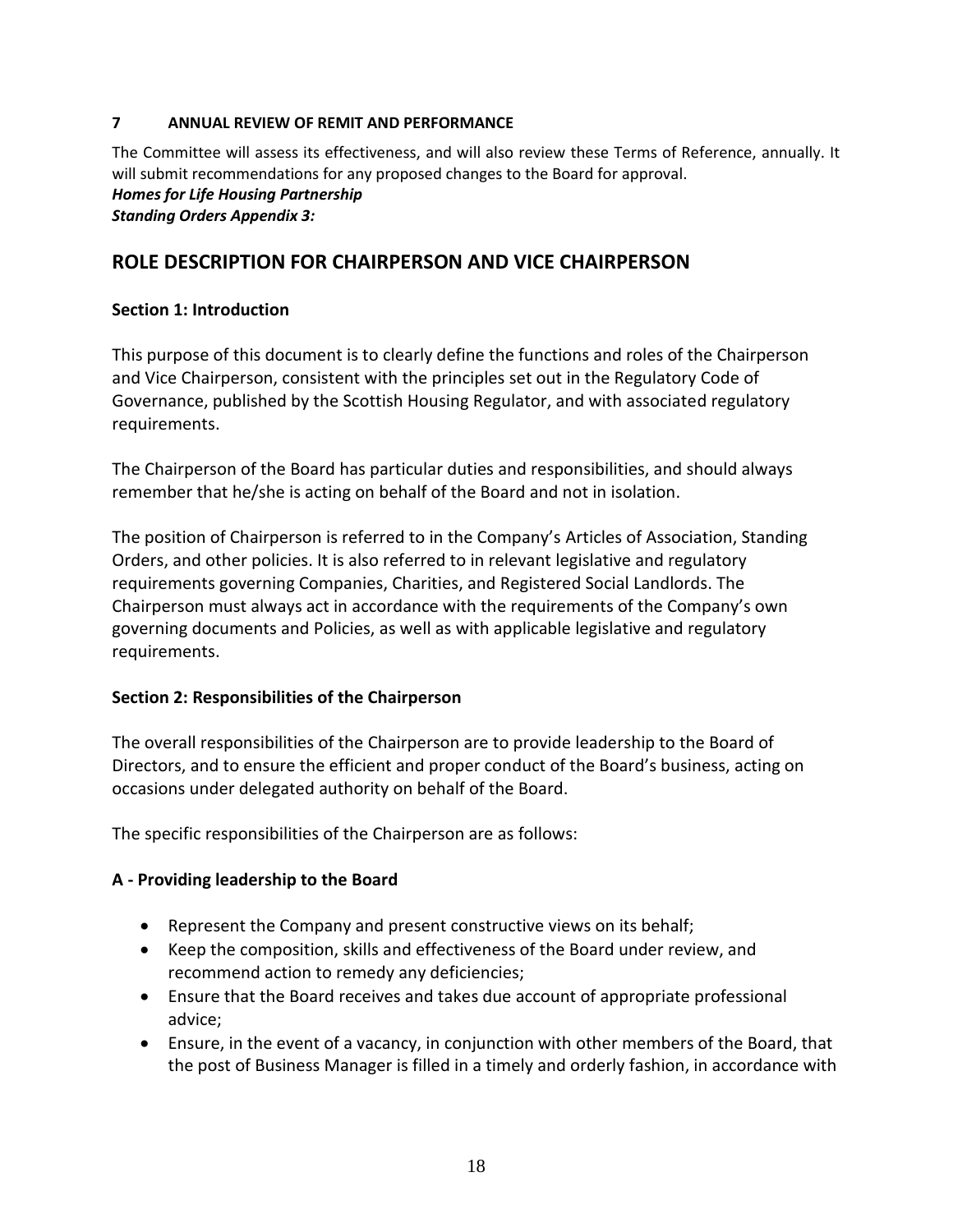employment legislation, good practice, Employers in Voluntary Housing guidance, and the Company's own recruitment policies;

- Ensure, in conjunction with other members of the Board, that the remuneration of the Business Manager is considered, and recommendations made to the Board;
- Arrange, with other members of the Board, for the annual appraisal of the Business Manager, and report results to the Board;
- Provide ongoing support and guidance to the Business Manager and (where necessary) initiate any disciplinary action, in accordance with employment legislation, good practice, Employers in Voluntary Housing Terms and Conditions, and any specific terms agreed for the post.

# **B - Ensuring the efficient and proper conduct of the Board's business**

- Chair all general meetings of the Company in accordance with its Articles of Association, Standing Orders, and the requirements of the Companies Acts;
- Chair all meetings of the Board, in accordance with its Standing Orders, and ensure the efficient and proper conduct of the Board's business;
- Ensure that the views of all Board members are sought before any important decision is taken at meetings;
- Decide on any points of order arising at any meetings of the Board;
- Keep order and make sure that every member has a fair hearing and an opportunity to express their views on the subject under discussion;
- Decide all matters of order, relevancy and at his/her discretion, alter the order of business at any stage of the meeting;
- Exercise a second and deciding vote in the event of a tie in the vote of the Board.

# **C - Acting under delegated authority on behalf of the Board**

- Initiate any investigation under the terms of the Company's Code of Governance;
- Ensure that the Company's business is efficiently and accountably conducted between Board meetings;
- Act as the final authority in relation to appeals and complaints, in accordance with the Company's policies;
- Sign cheques and documents requiring the Board or the Chairperson's authorisation;
- Take decisions on behalf of the organisation in the event of emergencies that occur outwith the regular Board cycle, reporting these back to the Board for ratification.

Specific provisions relating to the use of delegated authority are outlined in the Standing Orders, Financial Regulations, and Authorised signatories Policies.

The Chairperson is offered training where appropriate to help him/her develop his/her skills in relation to the responsibilities associated with the post.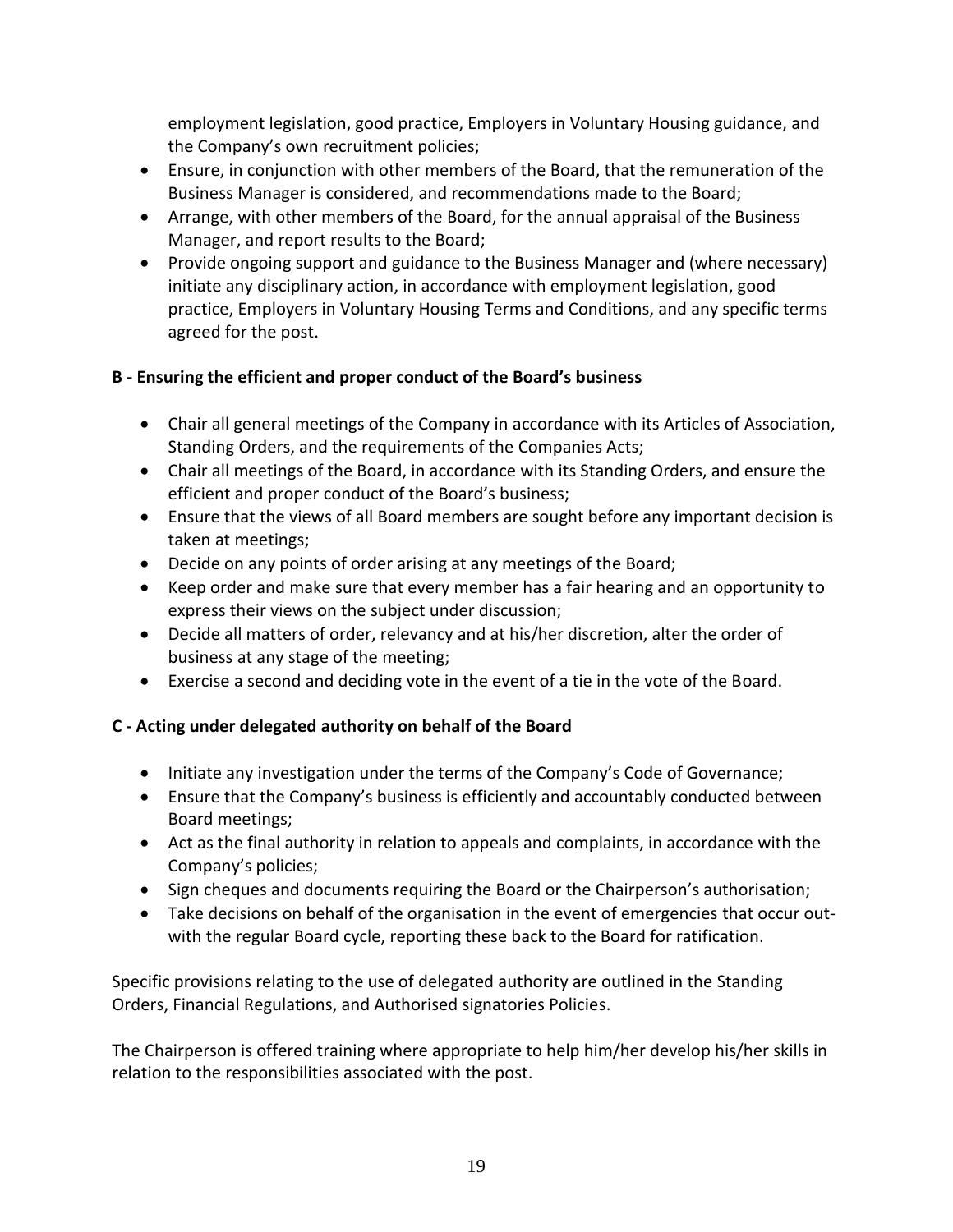In exercising his/her responsibilities, the Chairperson may seek the advice and support of the Vice Chairperson, Chairpersons of Committees, other office bearers or their directors with relevant knowledge or expertise, and will seek and take due account of the advice of the Business Manager, other staff, Finance Agent , Auditors or other consultants- as appropriate. However, the Chairperson remains solely responsible for the decisions which lie within the responsibilities of the post, and his/her decisions in these matters are final.

The relationship between the Chairperson and Business Manager, as leaders of the Board and of the Staff respectively, is vital to the effective governance of the Company. The relationship must be based on good and regular communication, mutual trust and support and an understanding of the respective roles and responsibilities.

## **Section 3: Vice Chairperson**

The overall responsibilities of the Vice Chairperson, or any other Director nominated by the Board to do so on a contingency basis, are to stand in for the Chairperson in his/her absence, and to execute the duties and responsibilities outlined above, on a temporary basis, pending the return of the Chairperson, or election by the Board of a new Chairperson should circumstances require.

The purpose of this post is to ensure continuity of good governance. The Vice Chairperson will not seek to implement material changes in policy or direction when acting as stand in for the Chairperson, except where exceptional circumstances require such immediate action and this has first been discussed with and due account taken for the advice of the Business Manager, Regulator, Auditor, Finance Agent, consultants or other staff - as appropriate to the circumstances.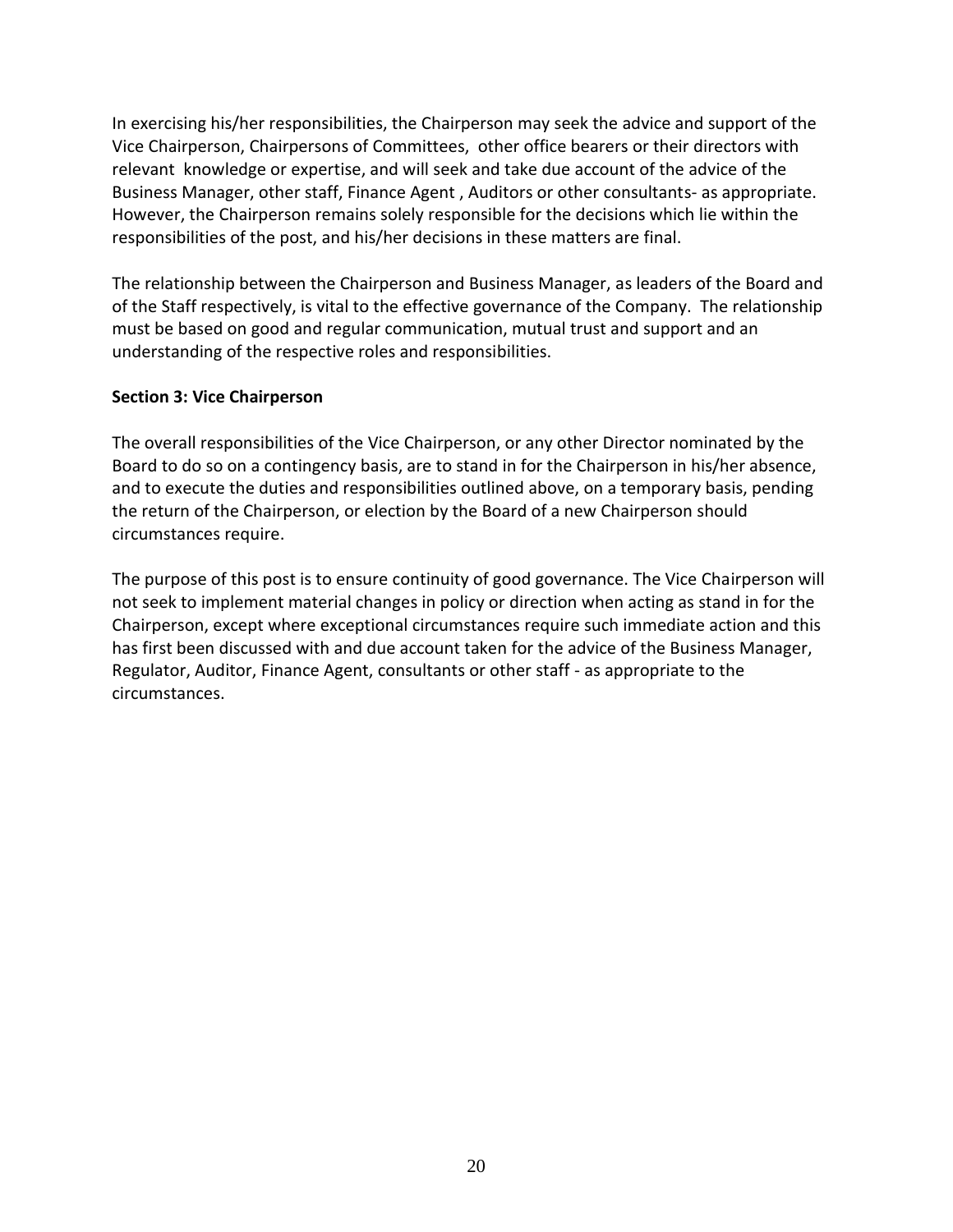*Homes for Life Housing Partnership Standing Orders Appendix 4:*

# **ROLE DESCRIPTION FOR BOARD DIRECTORS**

## **Purpose of document**

This document provides a statement of the responsibilities of the Board as governing body both collectively and of its individual directors. It is intended to act as a reference for all those involved in the governance of the Company, including new and established Board directors and senior members of staff.

The statement is consistent with the principle set out in the Regulatory Code of Governance, published by the SHR, that 'good governance means performing effectively in clearly defined functions and roles', and with the associated regulatory requirements. The statement is also consistent with the guidance for Scottish Charity Trustees, issued by the Office of the Scottish Charity Regulator (OSCR), which sets out the formal responsibilities of trustees in ensuring that the Company acts in line with its charitable objects.

## **Section 1: Introduction**

The Board is ultimately responsible for the work of the Company. For the Board to be effective, it is essential that the role and responsibilities of the Board are understood and observed (section 2). Being a member of the Board carries important responsibilities; individuals require to understand and accept these responsibilities (Section 3). Being a member of the Board involves making a time commitment and being willing to learn (Section 4). In return for that commitment, the Company has a responsibility to support Board directors to enable them to carry out their role effectively (Section 5).

## **Section 2: What the Board is responsible for**

The function of the Board as a whole is two-fold:

- to provide leadership to the Company and determine its strategy, and
- to control the Company's affairs and ensure compliance.

The operational management of the Company is delegated to staff, within a framework of controls established by the Board. In practice this distinction involves a strong element of partnership between the Board and staff, and demands mutual respect, trust and support.

In relation to its **strategic and leadership** function, the core responsibilities of the Board are to:

• Determine the Company's central purpose, its values and its culture, and ensure that they are consistent with the Company's constitution.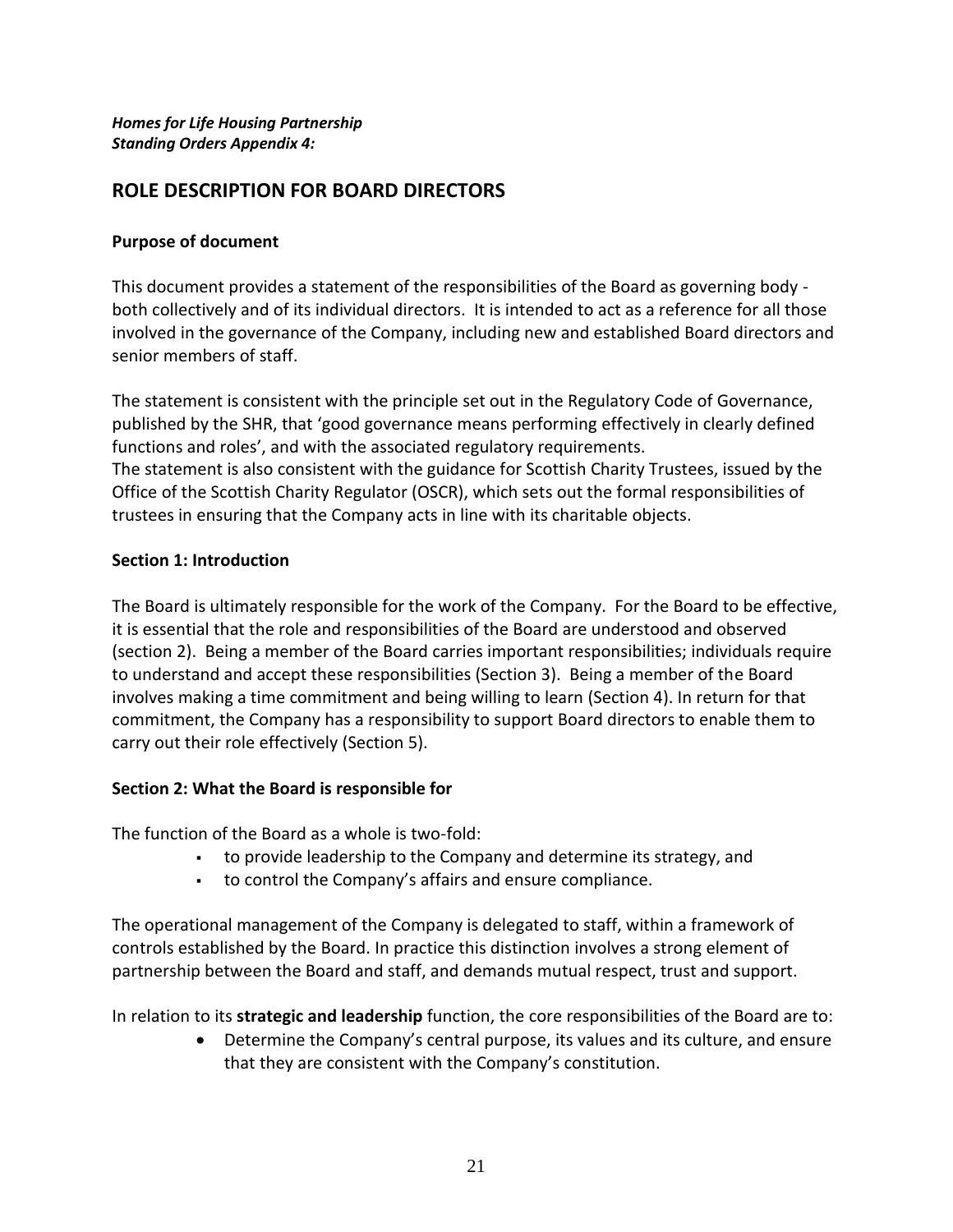- Determine and keep under review the Company's strategic direction and its business objectives.
- Develop and maintain an understanding of the operating environment of the Company, and take this into account in assessing the association's strategy.
- Disseminate and ensure compliance with the values of the Company
- Establish a framework for the development, approval and review of policies and plans to achieve the Company's business objectives.
- Ensure that the organisation is adequately resourced to meet its business objectives.
- Identify and manage the risks associated with the association's strategy.
- Decide on and keep under review formal partnerships and alliances with other organisations.
- Build up strategic links with external bodies and foster relationships with senior staff to enable them to discharge their strategic and leadership duties.

In relation to its **control and compliance** function, the core responsibilities of the Board are to:

- Establish and oversee a framework for delegation to office bearers, to committees and to staff.
- Establish and regularly review systems of internal and external control, including Standing Orders, external audit, internal audit, financial control and performance reporting.
- Establish and oversee a framework for the identification and management of risk, in order to protect the Company and its assets.
- Ensure the solvency of the Company, approve the annual budget, and approve the annual accounts prior to publication
- Monitor and assess the Company's performance against plans, budgets, controls and targets, taking into account customer feedback and the performance of comparable Registered Social Landlords.
- Establish and oversee a framework for the employment of staff.
- Appoint, support, appraise and (if necessary) dismiss the Business Manager, and determine his/her remuneration.
- Ensure that the Company meets all its statutory obligations and acts in accordance with regulatory expectations and accepted good practice standards.
- Ensure that the Company acts in accordance with its own constitution
- Assess periodically the Board's own effectiveness.
- Assess how well the Board directors follow its Code of Governance.

In both sets of responsibilities, the Board is informed, advised and supported by the staff group. The core responsibilities are central to the Board's role and cannot be delegated.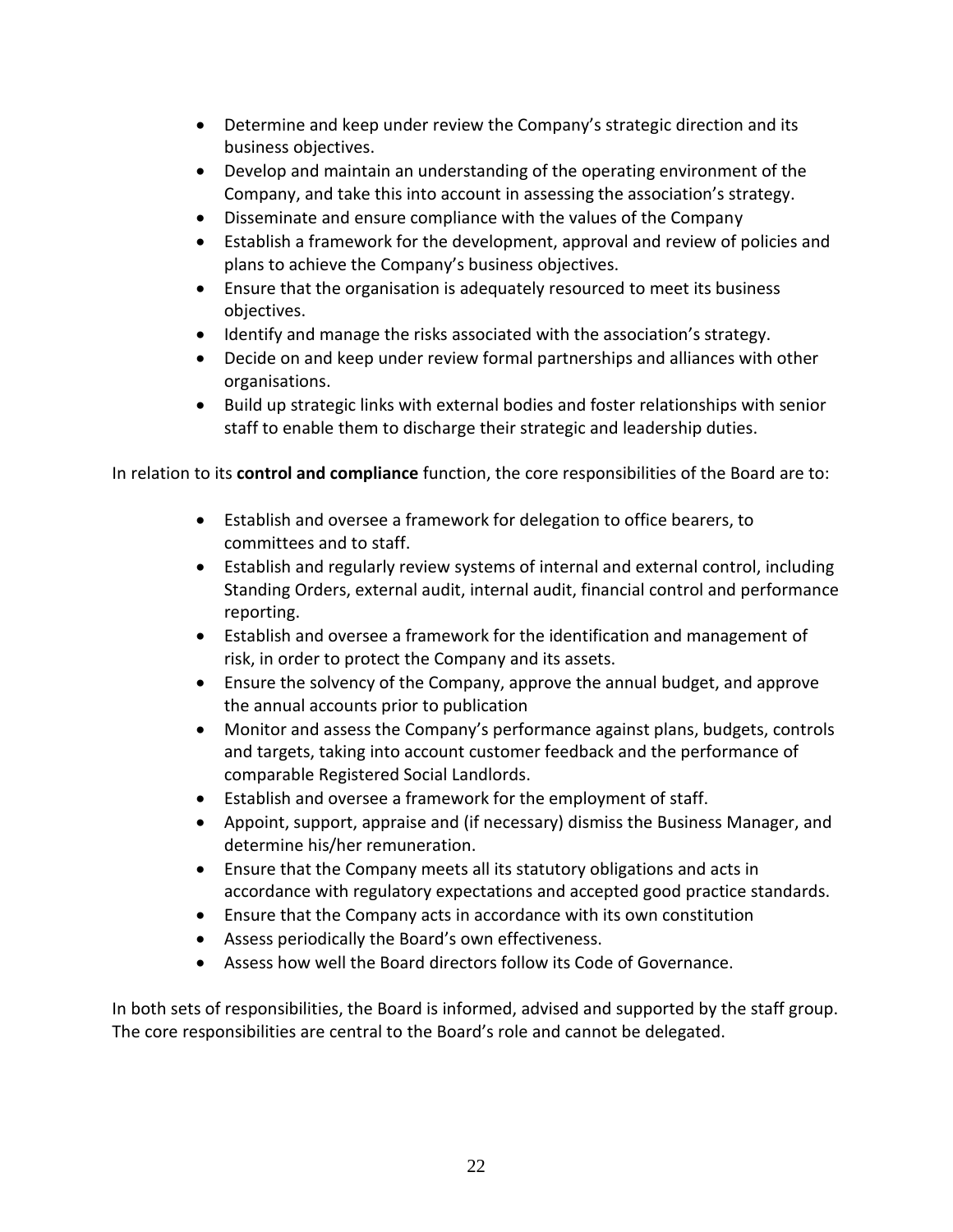# **Section 3: What the Company expects of individual Board Directors**

Each individual director is expected to contribute constructively to the work of the Board. The effective collective performance of the Board depends on directors recognising and fulfilling their individual responsibilities.

All directors share and must accept collective responsibility for the decisions properly made by the Board. All directors are equally responsible in law for the decisions made. Each must act only in the interests of the Company and its customers, and not on behalf of any constituency, other organisation or interest group. Although directors may have been elected, nominated or appointed by a particular stakeholder group, their overriding loyalty must be to the Company as a whole. Directors should refer to the SFHA Code of Governance for Governing Body Members which is re-produced in part below:

Every director is expected to:

- 1. Uphold the values, objectives and policies of the Company.
- 2. Contribute to and accept responsibility for the Board's decisions.
- 3. Uphold and promote the principles of equality and diversity in the governance of the Company.
- 4. Treat all colleagues on the Board with consideration, and foster mutual respect and trust.
- 5. Prepare for meetings and attend regularly and punctually.
- 6. Attend relevant training sessions and events.
- 7. Attend and participate in reviews of the performance and effectiveness of the Board.
- 8. Represent the Company positively and appropriately.
- 9. Be aware of the restrictions on payments and benefits and follow the Company's policy on managing these restrictions.
- 10. Not accept any offers of gifts and hospitality which could be seen as a way of exercising an improper influence over decision making.
- 11. Declare any personal or other interests which could potentially conflict with those of the Company.
- 12. Not engage in any activity which could be detrimental to the interests of the Company.
- 13. Respect confidentiality of information where appropriate.
- 14. Keep his or her own learning and knowledge of their local and national operating environment and the impact that this has on the association, as up to date as possible, in order to make well informed decisions.
- 15. Adhere to the principles and the expectations set out in SHR's Regulatory Code of Governance and other regulatory codes that apply to the Company.

The individual responsibilities listed form the basis of the Code of Governance for Directors. On becoming a director and serving on a Board, each director is given a letter of appointment, containing the Code of Governance, and is asked by signing to confirm their acceptance of the responsibilities. Directors are also asked to re-confirm their acceptance on an annual basis.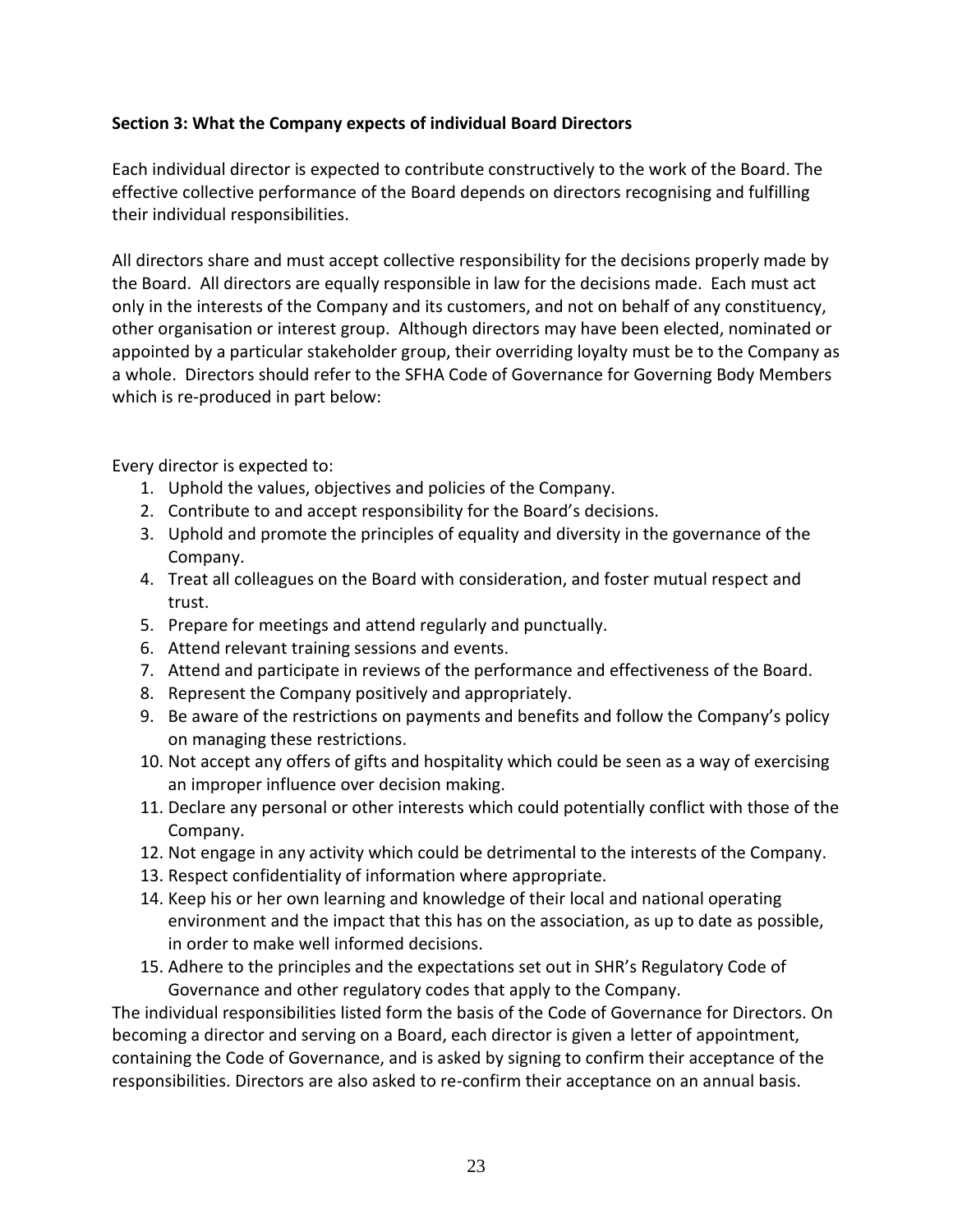# **Section 4: What being a Director involves**

An estimate of the annual time commitment which is expected of Board directors is as follows:

| Attendance at up to 10 Board meetings         | 20 hours, plus travel |
|-----------------------------------------------|-----------------------|
| Reading and preparation for Board<br>meetings | 15 hours              |
| Attendance at up to 5 Committee meetings      | 10 hours, plus travel |
| Reading and preparation for committee         | 8 hours               |
| meetings                                      |                       |
| Attendance at annual planning day             | 6 hours, plus travel  |
| Serving on occasional/ad hoc working          | 4 hours, plus travel  |
| groups                                        |                       |
| Training and conferences                      | 24 hours plus travel  |
| Total                                         | 87 hours plus travel  |

It is stressed the above time commitments are illustrative only and actual time commitment required may vary. Office bearers have additional responsibilities.

## **Section 5: How the Company supports Board Directors**

The Company is committed to ensuring that the Board and its directors are able to exercise their roles and responsibilities. It recognises that directors require support and assistance to carry out their responsibilities, and to make their role a rewarding and satisfying one. In return for their commitment and time, the Company provides its Board directors with:

- A welcome and introduction when they first join and ongoing support thereafter.
- Clear guidance, information and advice on their responsibilities and on the work of the Company.
- Formal induction training to assist them to settle in.
- The support of a more experienced director as a mentor for a period of six months after joining.
- Papers which are clearly written and presented, and circulated in advance of meetings.
- The opportunity to put directors' experience, skills and knowledge to constructive use.
- The opportunity to develop directors' own knowledge and personal skills.
- The opportunity to work in a stimulating and mutually supportive environment.
- The chance to network with others with shared commitment and ideals.
- The opportunity to stand for one of the office bearer positions.

All directors of the Board are volunteers and receive no payment for their contribution. There are restrictions set out in legislation which prevent Board directors or their relatives benefiting personally from their involvement with the Company. However, all expenses associated with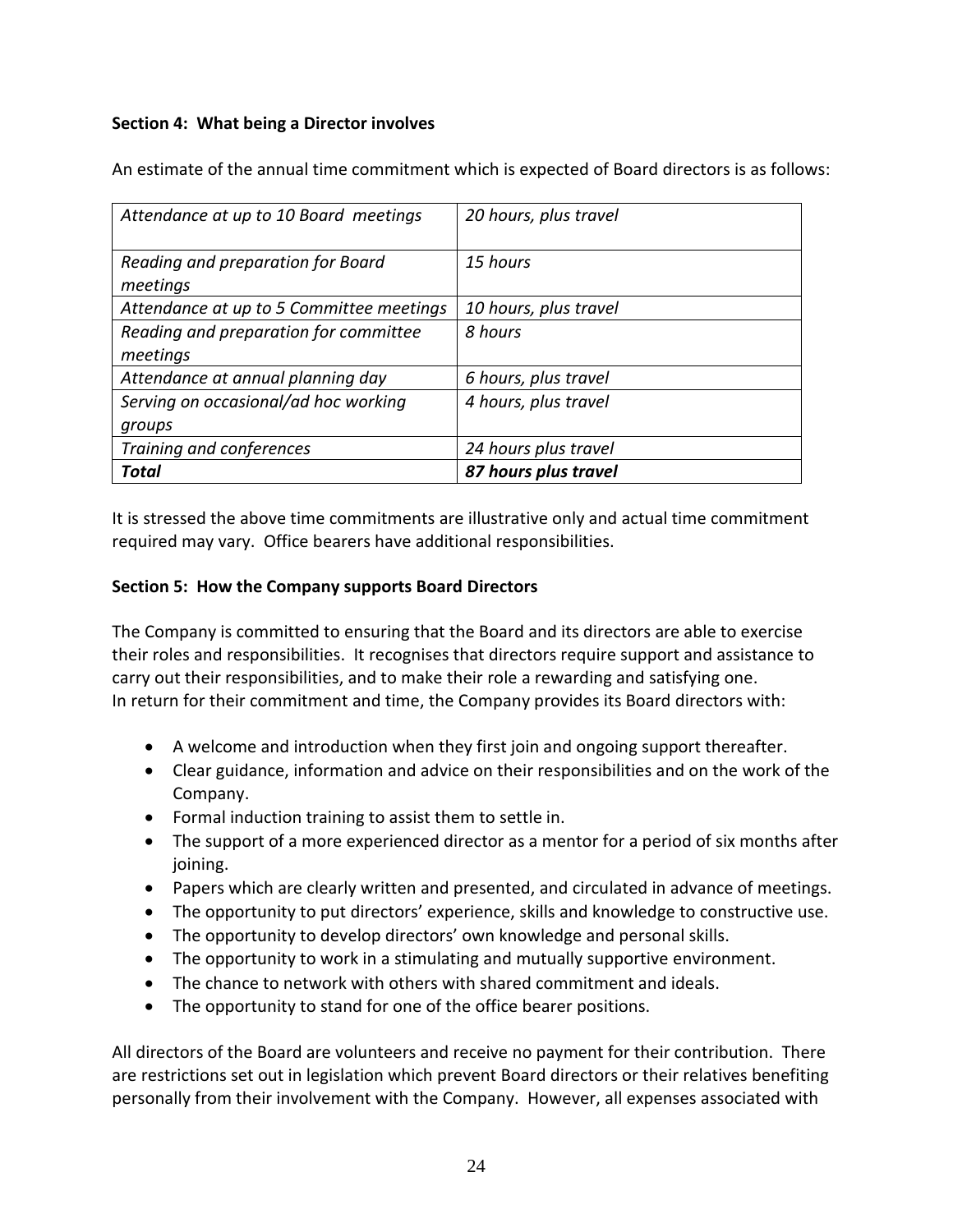the role of Board director are fully met and promptly reimbursed. No Board director is expected to be out of pocket as a result of any work on behalf of the Company*.*

In carrying out periodic reviews of its governance arrangements, the Company examines the effectiveness of these support arrangements.

# **Section 6: Where to find out more**

The following documents are relevant to your role as a Board member, and form part of the package given to you when you become a director.

## **Memorandum and Articles**

These represent the constitution of the Company. They can only be changed with the agreement of the shareholding membership of the Company, of SHR, Companies House, and OSCR.

## **Standing Orders**

These are the procedures agreed by the Company for the discharge of its business through the Board, its committees and the staff, including the formal arrangements for the delegation of authority.

## **Regulatory Code of Governance**

The Code published by SHR, sets out the regulatory standards which apply to the Board as a whole and to individual Board directors.

## **Financial Regulations**

This policy sets out regulations on the Company's financial affairs

## **Policy on Expenses to Board Directors**

This policy sets out the circumstances under which Board directors can claim or receive expenses, and the limits to those expenses.

# **Policy on Payments and Benefits to Board Directors**

This policy sets out how the Company interprets the statutory restrictions on the payments and benefits which Board directors can receive, and the exceptions to those restrictions.

## **Policy on Gifts and Hospitality**

This document sets out how the Board and its directors should respond to offers of gifts and hospitality offered by third parties**.**

Finally, the Business Manager, any member of the Management Team or any current Board Director will be happy to provide any further information if required.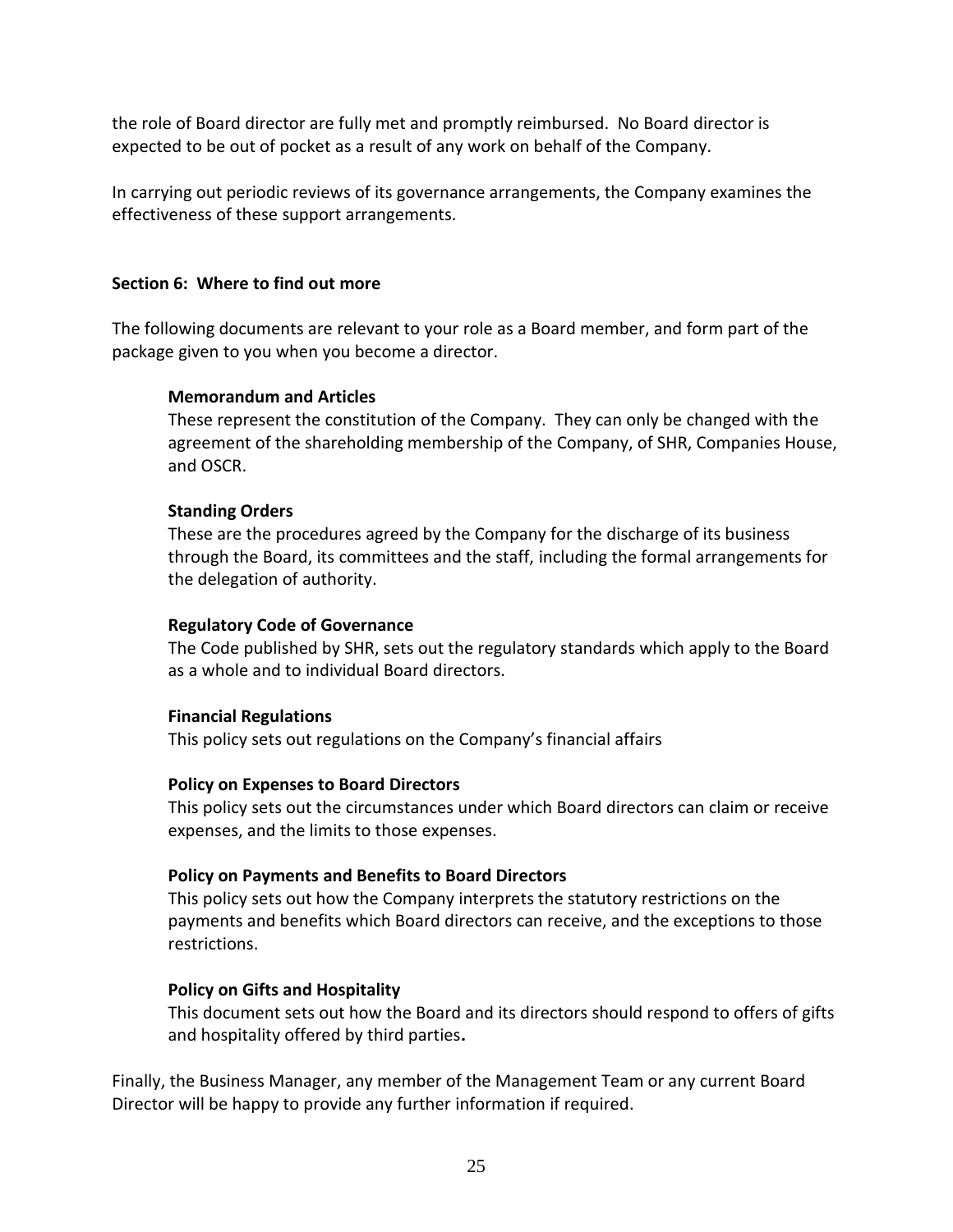# **DELEGATED LEVELS OF AUTHORITY**

#### **1.0 General Principles**

It is recognised that the effective prosecution of the Company's work requires decisions to be taken without awaiting Board approval, and that many routine matters will fall to be decided by members of staff, in accordance with approved policy. Accordingly, this Scheme of Delegation sets out the basis on which delegated powers shall be exercised by office bearers and senior staff. The Board's purpose in approving this Scheme of Delegation of Powers is to ensure that the work of the Company is not unnecessarily delayed for decisions which are clearly within the general terms of Company policy. Accordingly, the office bearers and staff shall, in all cases, seek to use delegated powers to maintain progress in the various areas of work, provided that no policy decisions are taken or major financial commitments entered into without the approval of the Board.

#### **2.0 Office Bearers**

The Chairperson or in his/her absence, the Vice Chairperson, shall have a general remit to consult with the Business Manager to ensure that all necessary decisions are taken in between meetings of the Board. The Chairperson of any Committees with delegated powers on the issue requiring decisions, in consultation with the Business Manager, shall have discretion to authorise such actions or decisions as may be necessary to avoid delays in prosecuting the work of the Company, provided that all matters on which the Chairperson, Vice Chairperson has authorised action shall be reported to and homologated by the following meeting of the Board.

It shall be understood that, in all cases where discretionary authority is delegated to the Chairperson, the same authority shall be delegated to the Vice Chairperson in the absence of the Chairperson.

#### **3.0 Secretary**

The Business Manager as Secretary shall have authority -

- to carry out the duties of Secretary as laid down in the Company's Memorandum and Articles and to ensure the proper completion and security of all legal documents
- to accept tenant applications for Company membership and to report them to the following meeting of the Board. Discretion on ordinary membership applications will be retained by the Board

The Chairperson and Vice Chairperson shall have authority -

• to authorise expenditure in excess of budget in accordance with limits set out in the financial regulations

#### **4.0 Emergency Arrangements**

Where urgent decisions with policy implications become necessary and when it is impracticable to call a special Board meeting, the Chairperson [or the Vice Chairperson if the Chairperson is not